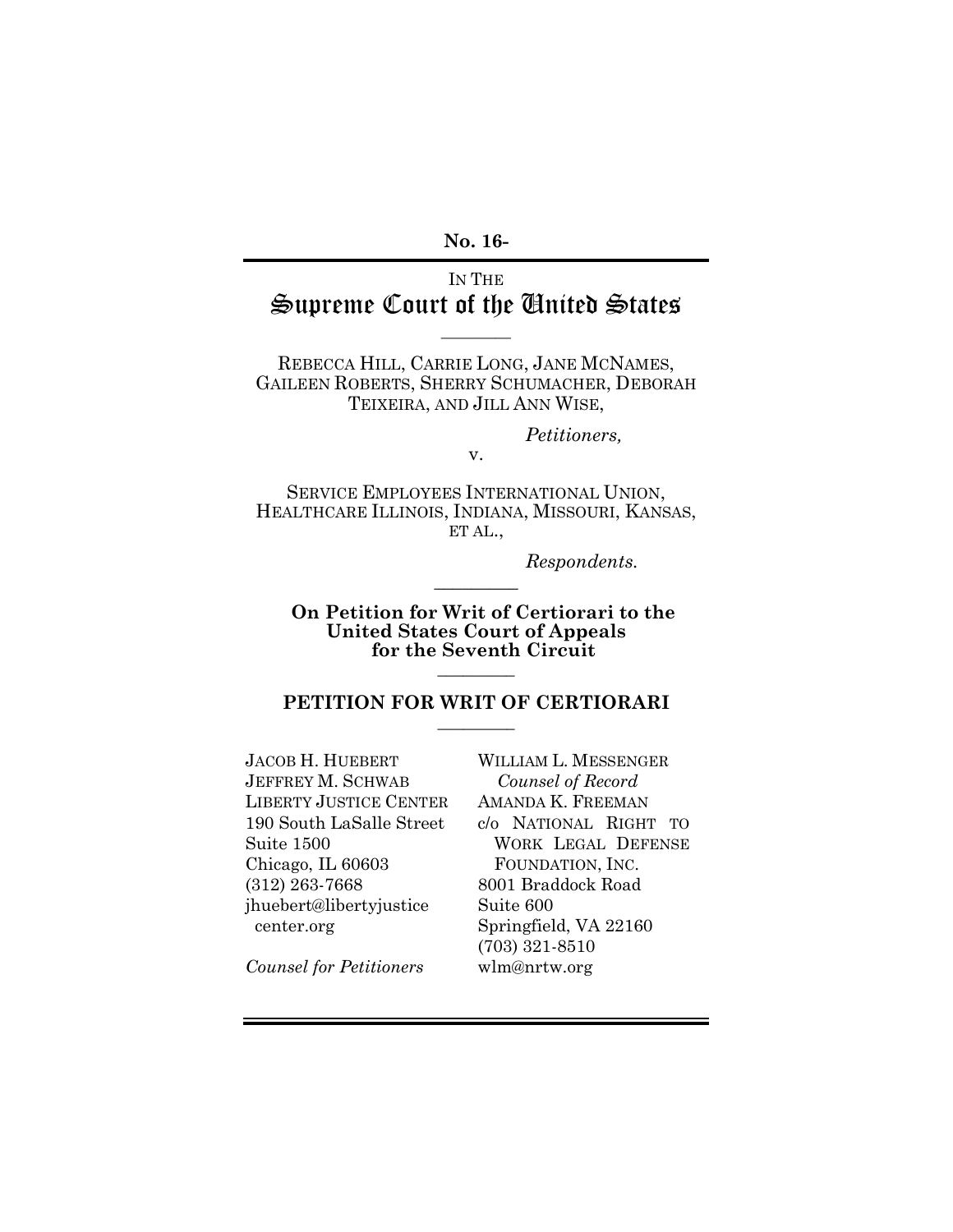#### **QUESTIONS PRESENTED**

The State of Illinois is compelling individuals who are not government employees, namely home-based Medicaid and daycare providers, to accept an advocacy organization as their exclusive representative for speaking and contracting with the State over certain public policies. The questions presented are:

1. Can the government force individuals into an exclusive-representative relationship with an advocacy organization for any rational basis, or is this mandatory association permissible only if it satisfies heightened First Amendment scrutiny?

2. If exclusive representation is subject to First Amendment scrutiny, is it constitutional for the government to force individuals who are not full-fledged public employees to accept an exclusive representative for speaking and contracting with the government?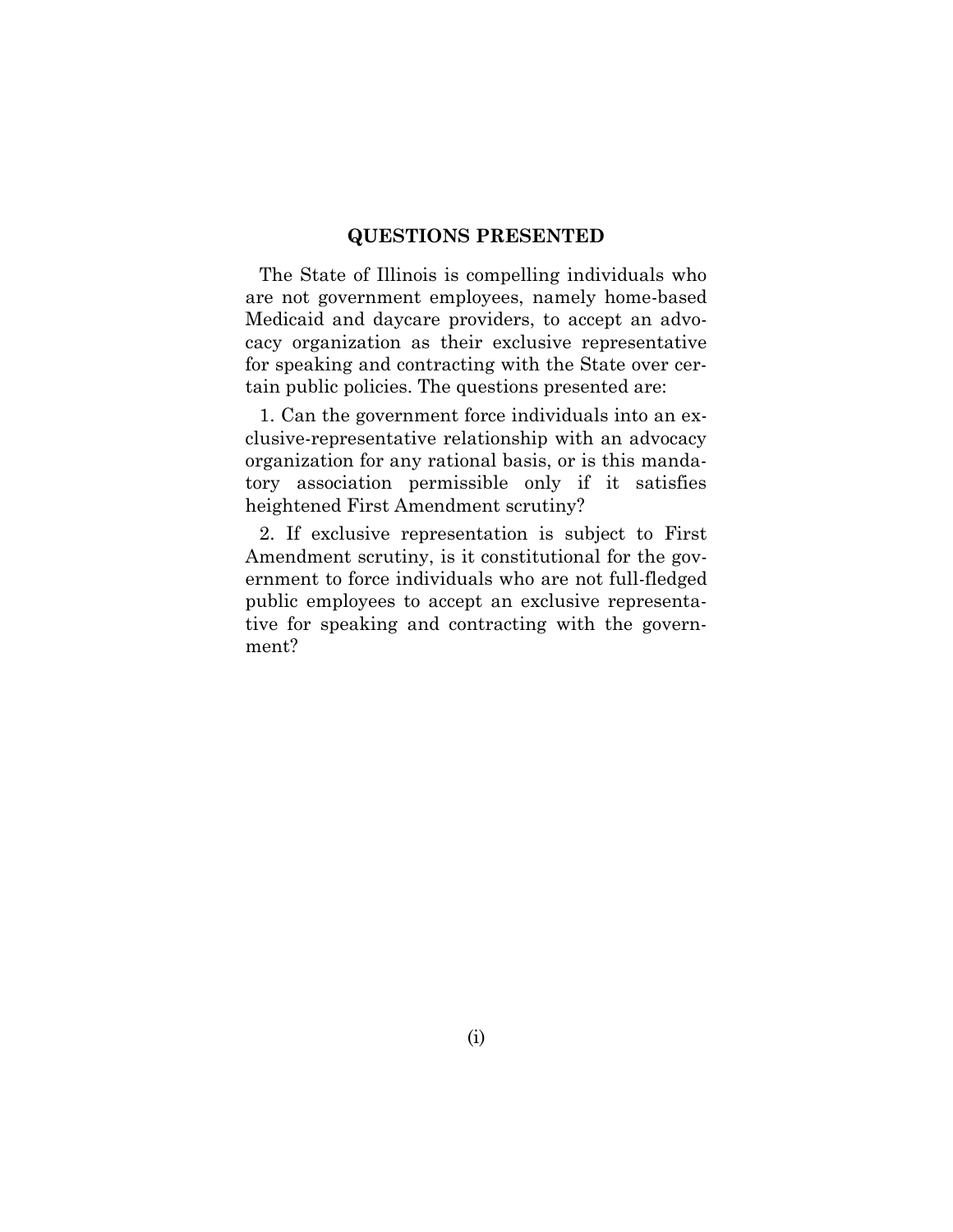### **PARTIES TO THE PROCEEDINGS AND RULE 29.6 STATEMENT**

Petitioners, who were Plaintiffs-Appellants in the court below, are: Rebecca Hill, Carrie Long, Jane McNames, Gaileen Roberts, Sherry Schumacher, Deborah Teixeira, and Jill Ann Wise. Ranette Kesteloot was a Plaintiff-Appellant in the court below but is not a Petitioner.

Respondents, who were Defendants-Appellees in the court below, are: Service Employees International Union, Healthcare Illinois, Indiana, Missouri, Kansas; Michael Hoffman, in his official capacity as the Director of the Illinois Department of Central Management Services; and James Dimas, in his official capacity as the Secretary of the Illinois Department of Human Services.

Because no Petitioner is a corporation, a corporate disclosure statement is not required under Supreme Court Rule 29.6.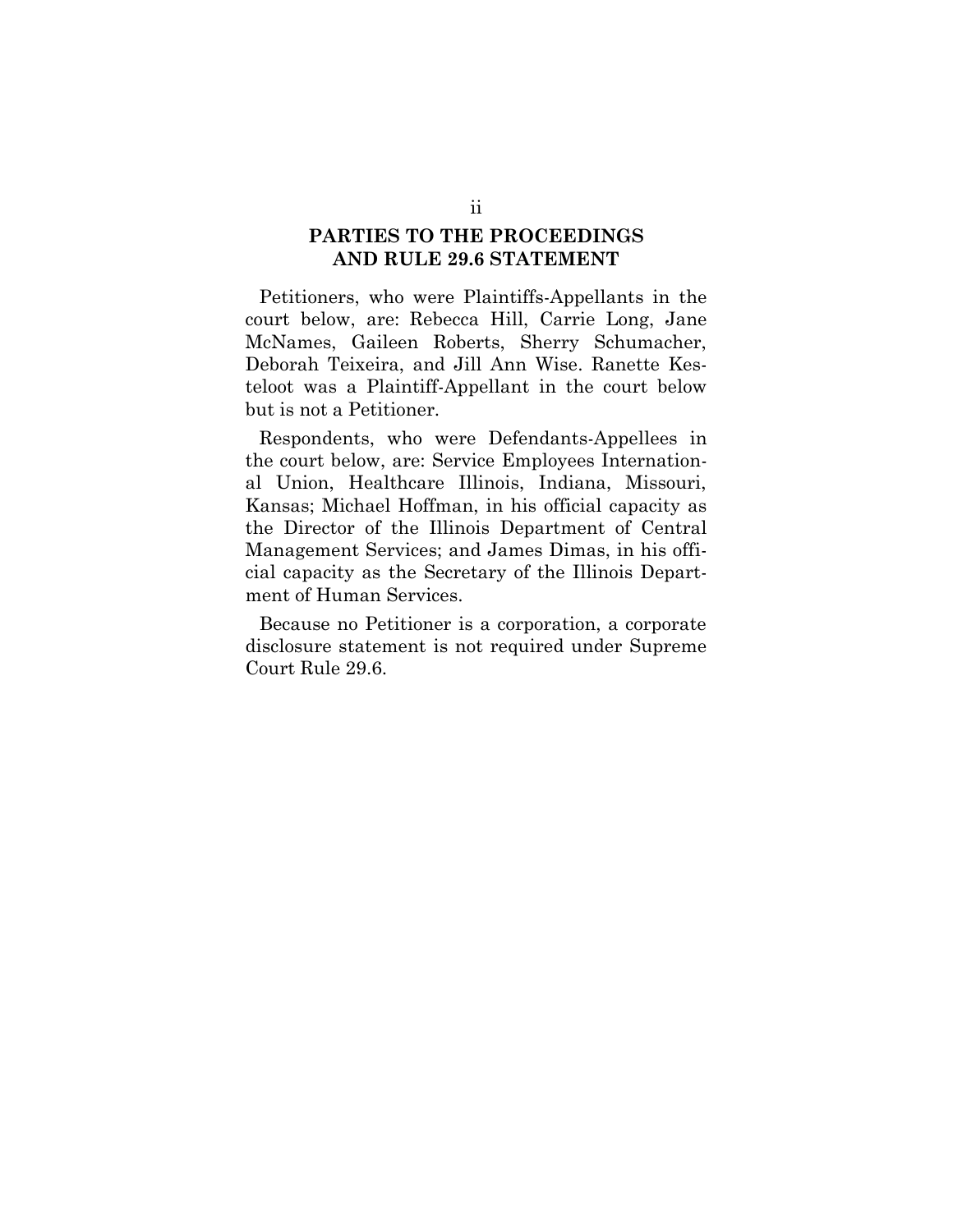## **TABLE OF CONTENTS**

|    | PARTIES TO THE PROCEEDINGS AND                                                                                                                                                                                                                                  |
|----|-----------------------------------------------------------------------------------------------------------------------------------------------------------------------------------------------------------------------------------------------------------------|
|    |                                                                                                                                                                                                                                                                 |
|    |                                                                                                                                                                                                                                                                 |
|    |                                                                                                                                                                                                                                                                 |
|    |                                                                                                                                                                                                                                                                 |
|    |                                                                                                                                                                                                                                                                 |
|    | A. Illinois Compels Personal Assistants and<br>Daycare Providers to Accept and Subsidize<br>a Representative for Lobbying the State<br>over Policies That Affect Their Profession  1                                                                            |
|    | B. The Lower Courts Hold Exclusive Repre-<br>sentation Is Not Subject to First Amend-                                                                                                                                                                           |
|    | REASONS FOR GRANTING THE PETITION  8                                                                                                                                                                                                                            |
| I. | First Question: Exclusive Representation<br>Should Be Subject to Exacting First                                                                                                                                                                                 |
|    | A. The First and Seventh Circuits' Holdings<br>That Exclusive Representation Is Subject<br>Only to Rational Basis Review Gives the<br>Government Free Rein to Appoint Manda-<br>tory Advocates to Speak for Citizens in<br>Their Relations with the Government9 |
|    | B. The First and Seventh Circuits' Opinions<br>Conflict with This Court's Holdings That<br>Mandatory Associations Must Satisfy Ex-                                                                                                                              |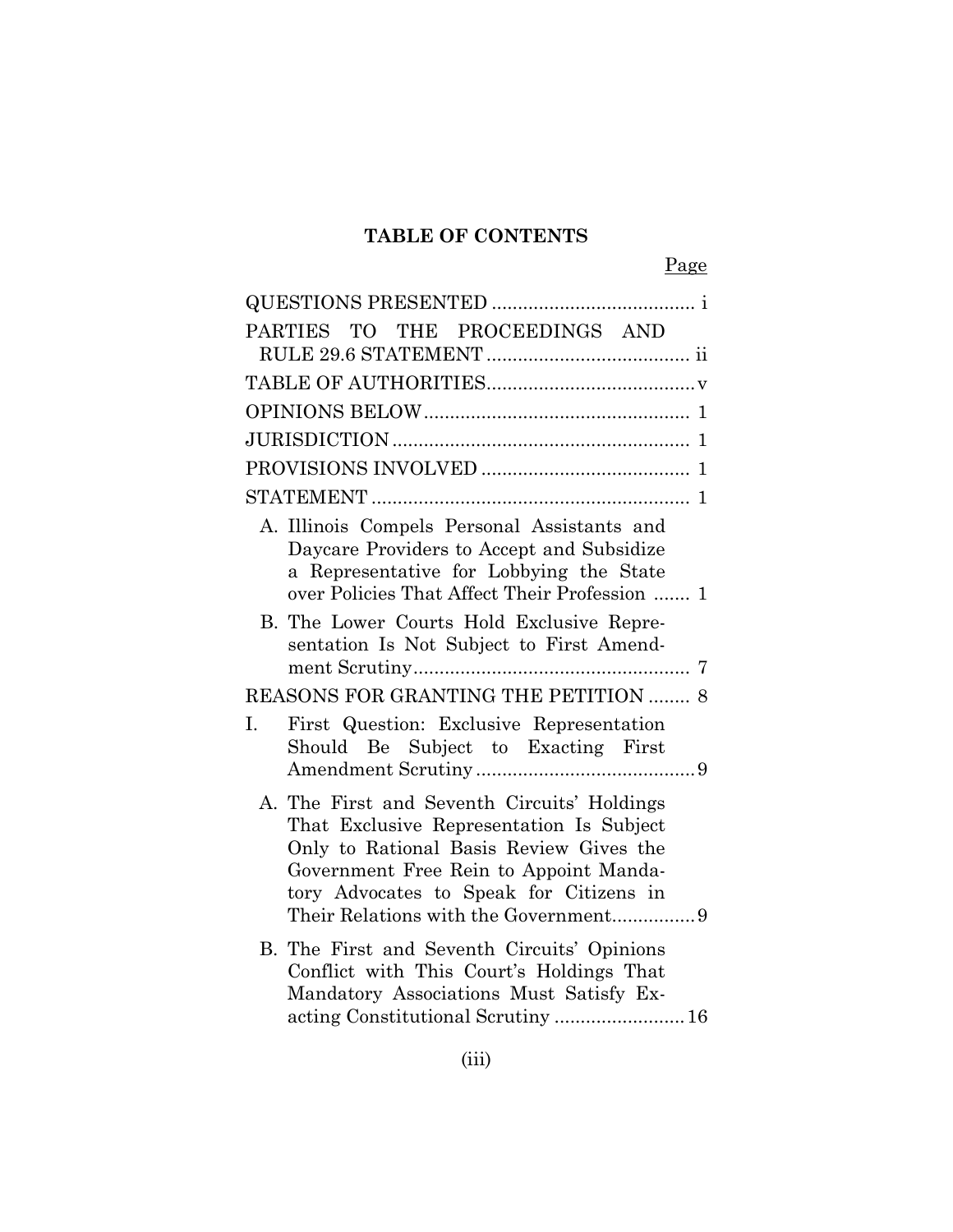## **TABLE OF CONTENTS—Continued**

|     | C. The Court Should Grant Certiorari to Clar-<br>ify That Knight Does Not Exempt Exclu-<br>sive Representation from First Amendment                                                                              |
|-----|------------------------------------------------------------------------------------------------------------------------------------------------------------------------------------------------------------------|
|     | D. The First and Seventh Circuits' Opinions<br>Are Inconsistent with This Court's and the<br>Eleventh Circuit's Precedents Concerning                                                                            |
| II. | Second Question: The Government Cannot<br>Extend Exclusive Representation Beyond<br>Public Employees Because, under Harris,<br>the Government's Interest in Workplace<br>Labor Peace Does Not Extend That Far 26 |
|     | III. The Court Should Resolve This Petition in<br>the Same Term as Janus, or Hold It in                                                                                                                          |
|     |                                                                                                                                                                                                                  |
|     | <b>APPENDIX</b>                                                                                                                                                                                                  |
|     | Order of the U.S. Court of Appeals for the                                                                                                                                                                       |
|     | Decision of the U.S. District Court for the<br>Northern District of Illinois (May 12, 2016)9a                                                                                                                    |
|     |                                                                                                                                                                                                                  |
|     | Relevant Illinois Executive Orders 45a                                                                                                                                                                           |

iv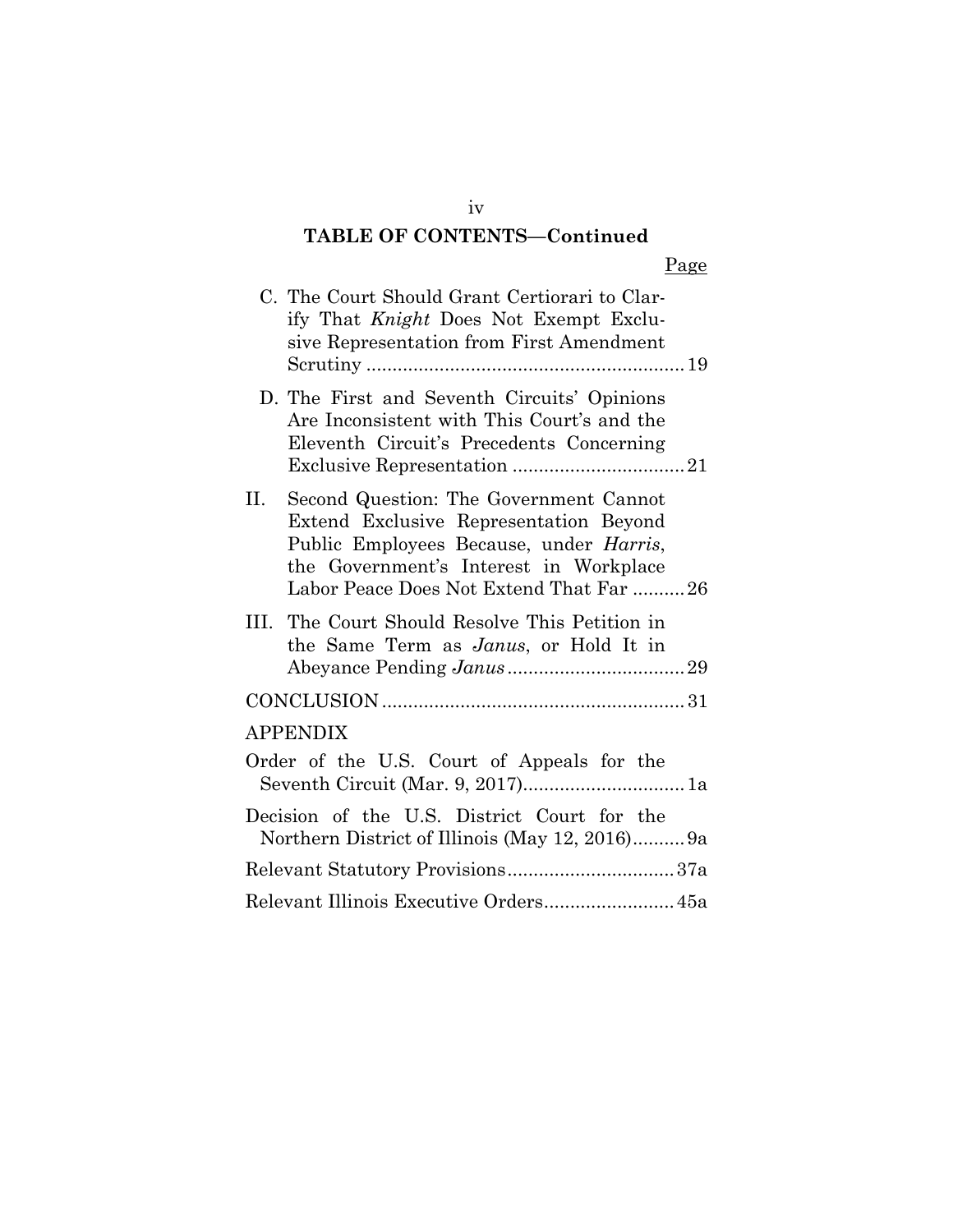### **TABLE OF AUTHORITIES**

| <b>CASES</b><br>Page(s)                                              |
|----------------------------------------------------------------------|
| 14 Penn Plaza LLC v. Pyett,                                          |
| Abood v. Detroit Bd. of Educ.,                                       |
| Acevedo-Delgado v. Rivera,                                           |
| ALPA v. O'Neill,                                                     |
| Am. Commc'ns Ass'n v. Douds,                                         |
| Boy Scouts of Am. v. Dale,                                           |
| Carey v. Brown,                                                      |
| Citizens Against Rent Control v. City of Berkeley,                   |
| City of Madison, Joint Sch. Dist. v. Wis. Emp't<br>Relations Comm'n, |
| D'Agostino v. Baker,                                                 |
| Elrod v. Burns,                                                      |
| Harris v. Quinn,                                                     |

## (v)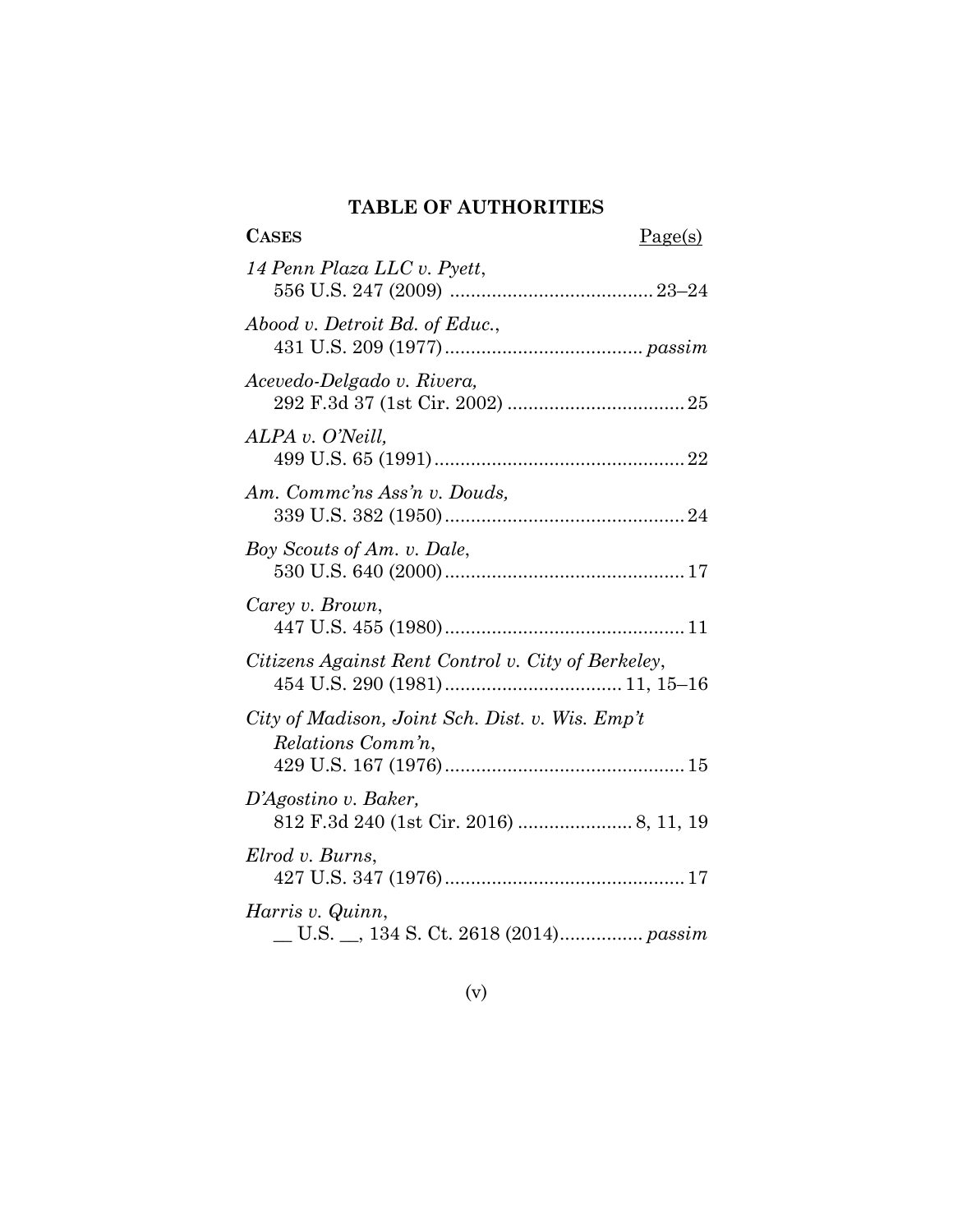| Hill v. Colorado,                                                                                                |
|------------------------------------------------------------------------------------------------------------------|
| Janus v. AFSCME, Council 31,                                                                                     |
| Jarvis v. Cuomo,<br>660 F. App'x 72 (2d Cir. 2016), cert. denied,<br>U.S. _, 137 S. Ct. 1204 (Feb. 27, 2017)  11 |
| Knox v. SEIU, Local 1000,                                                                                        |
| Lathrop v. Donohue,                                                                                              |
| Meyer v. Grant,                                                                                                  |
| Minn. State Bd. for Cmty. Colls. v. Knight,                                                                      |
| Mulhall v. Unite Here Local 355,<br>618 F.3d 1279 (11th Cir. 2010) 24, 24–25, 25                                 |
| NAACP v. Claiborne Hardware Co.,                                                                                 |
| NLRB v. Allis-Chalmers Mfg. Co.,                                                                                 |

vi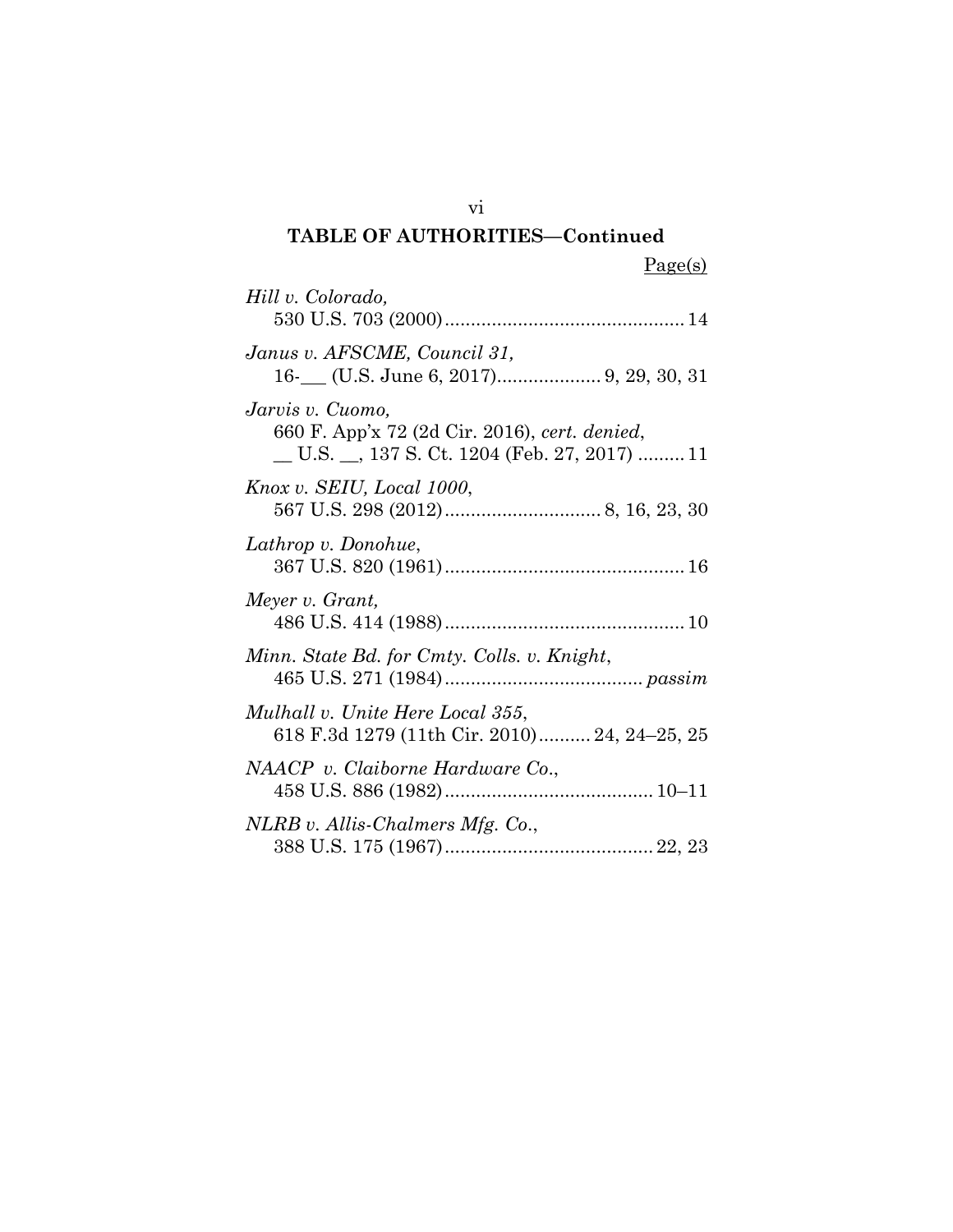| agets | , |
|-------|---|
|       |   |

| O'Hare Truck Serv., Inc. v. City of Northlake, |
|------------------------------------------------|
| Riley v. Nat'l Fed'n of the Blind,             |
| Roberts v. U.S. Jaycees,                       |
| Steele v. Louisville & Nashville Ry.,          |
| Szabo v. U.S. Marine Corp.,                    |
| Teamsters, Local 391 v. Terry,                 |
| United States v. United Foods,                 |
| Vaca v. Sipes,                                 |
| <i>Wallace Corp. v. NLRB,</i>                  |
| <b>CONSTITUTION</b>                            |
| U.S. Const.                                    |

| J.S. Const. |  |
|-------------|--|
|             |  |

vii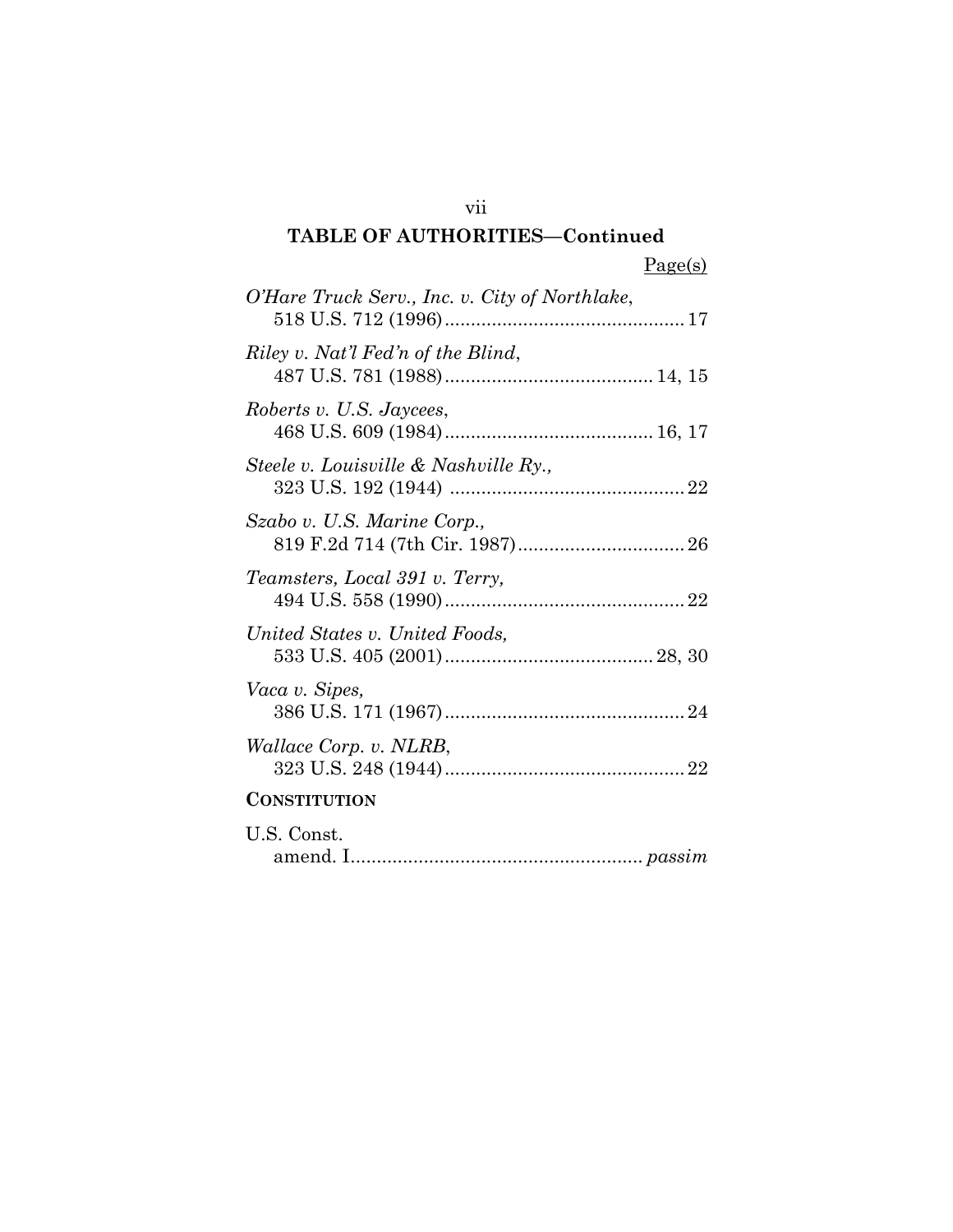### viii

## **TABLE OF AUTHORITIES—Continued**

Page(s)

### **STATUTES**

| Illinois Statutes                                                                                                                                                                      |
|----------------------------------------------------------------------------------------------------------------------------------------------------------------------------------------|
| 5 ILL. COMP. STAT. 315/3(n) (2016)  5, 12, 13<br>20 ILL. COMP. STAT. 2405/0.01-/17.1 (2016)  1<br>20 ILL. COMP. STAT. 2405/3(f) (2016) 4, 12<br>305 ILL. COMP. STAT. 5/9A-11 (2016)  1 |
|                                                                                                                                                                                        |
| Other State Statutes                                                                                                                                                                   |
| CAL. WELF. & INST. CODE $\S 12301.6(c)(1)$<br>(West, Westlaw through Ch. 9)                                                                                                            |
| of 2017 Reg. Sess.)                                                                                                                                                                    |
| CONN. GEN. STAT. § 17b-705 (West,<br>Westlaw through Public Acts enrolled                                                                                                              |
| $\&$ approved on or before May 31, 2017)13<br>CONN. GEN. STAT. § 17b-706b (West,                                                                                                       |
| Westlaw through Public Acts enrolled<br>& approved on or before May 31, 2017)12<br>MASS. GEN. LAWS ch. 15D, § 17 (West, Westlaw                                                        |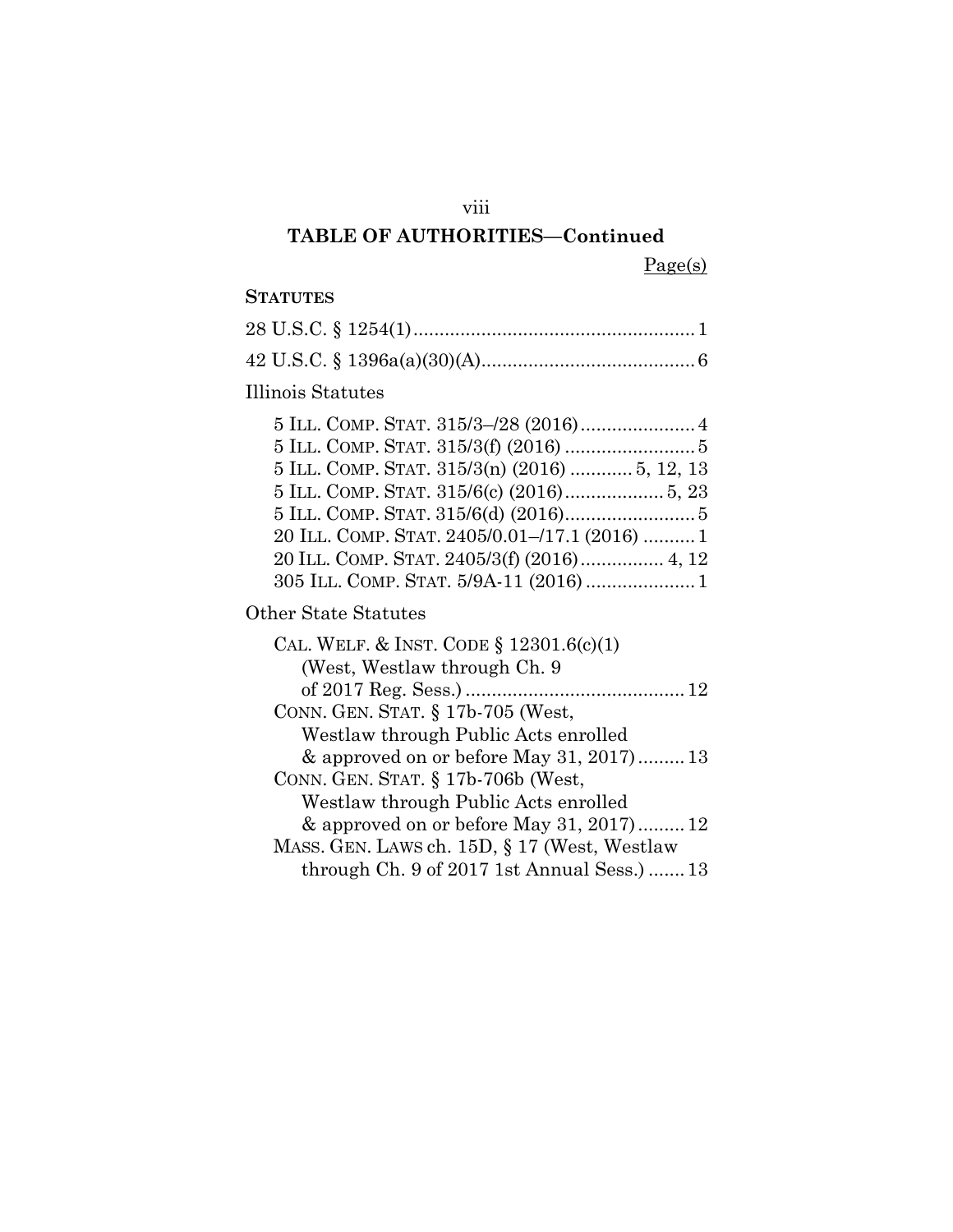| MASS. GEN. LAWS ch. 118E, § 73 (West,                    |
|----------------------------------------------------------|
| Westlaw through Ch. 9 of 2017 1st                        |
|                                                          |
| MD. CODE ANN., EDUC. § 9.5-705 (West,                    |
| Westlaw through leg. eff. May $27, 2017$ 13              |
| MD. CODE ANN., HEALTH-GEN. § 15-901 (West,               |
| Westlaw through leg. eff. May $27, 2017$ 12              |
| ME. REV. STAT. ANN. tit. 22, § 8308(2)(C)                |
|                                                          |
| MINN. STAT. § 179A.54 (West, Westlaw                     |
| through 2017 Reg. Sess.) 12, 13                          |
| MO. REV. STAT. § 208.862(3) (West, Westlaw               |
| through emerg. leg. approved through                     |
| Mar. 30, 2017 of 2017 1st Reg. Sess.)  12                |
| N.M. STAT. ANN. $\S 50-4-33$ (West, Westlaw              |
| through emerg. leg. through Ch. 137 of                   |
| the 1st Reg. Sess., 53rd Legislature) 13                 |
| N.Y. LAB. LAW § 695-a et seq. (West, Westlaw             |
| through L.2017, chs. $1-23$ , $25$ , $26$ , $50-58$ ) 13 |
| OR. REV. STAT. § 329A.430 (West, Westlaw                 |
| through 2017 Reg. Sess. leg. eff. through                |
|                                                          |
| OR. REV. STAT. § 410.612 (West, Westlaw                  |
| through 2017 Reg. Sess. leg. eff. through                |
|                                                          |

ix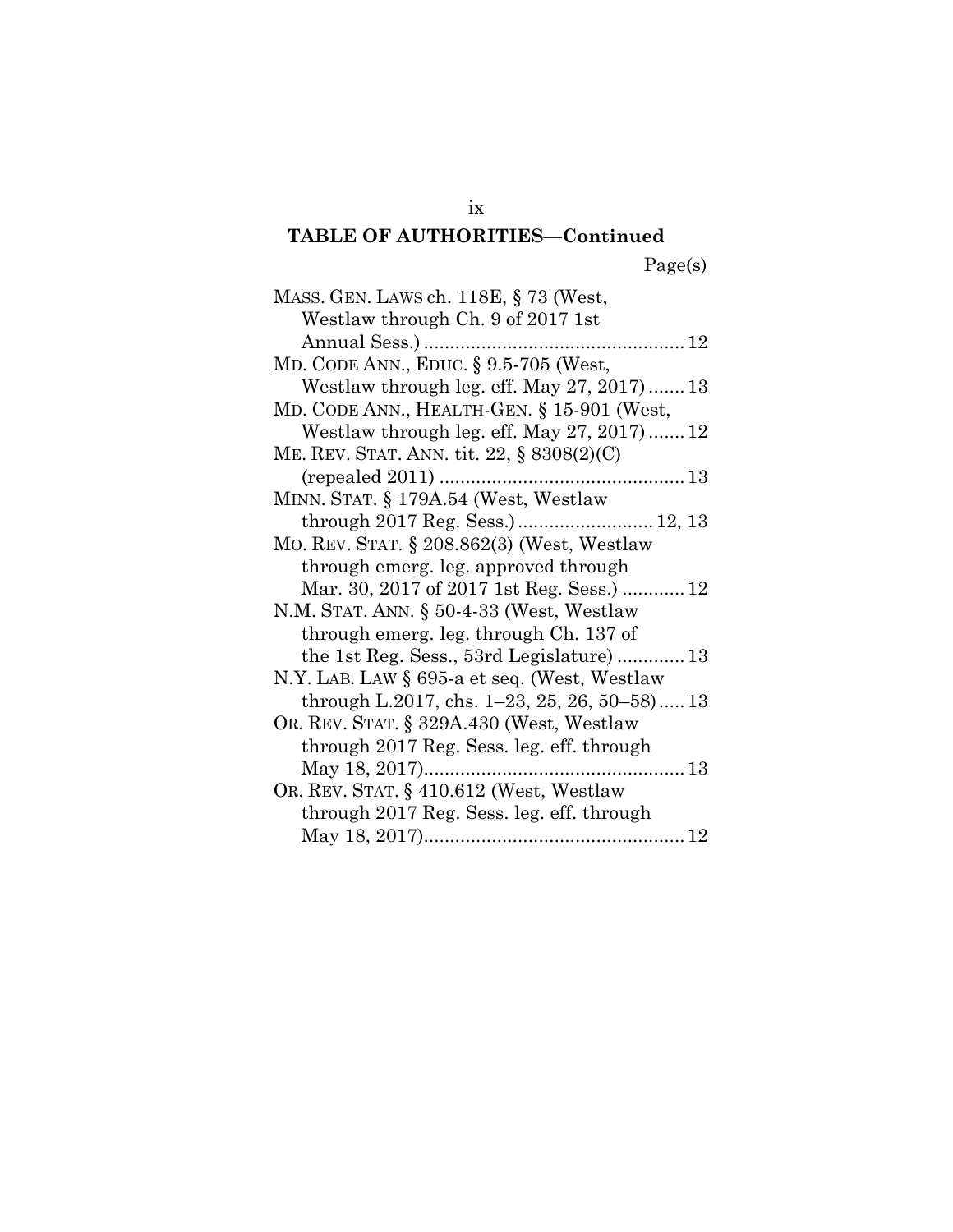| OR. REV. STAT. § 443.733 (West, Westlaw     |
|---------------------------------------------|
| through 2017 Reg. Sess. leg. eff. through   |
|                                             |
| R.I. GEN. LAWS $\S$ 40-6.6-1 et seq. (West, |
| Westlaw through Ch. 2 of Jan. 2017 Sess.)13 |
| VT. STAT. ANN. tit. 21, § 1640(c) (West,    |
| Westlaw through Law No. 28 of 2017–18       |
|                                             |
| WASH. REV. CODE § 41.56.028 (West,          |
| Westlaw through Ch. 129 of 2017             |
|                                             |
| WASH. REV. CODE § 41.56.029 (West,          |
| Westlaw through Ch. 129 of 2017             |
|                                             |
| WASH. REV. CODE § 74.39A.270 (West,         |
| Westlaw through Ch. 129 of 2017             |
|                                             |
| Municipal Code                              |
| SEATTLE, WASH., CODE § 6.310.735 (2016) 13  |
| <b>REGULATIONS</b>                          |
|                                             |
| Illinois Regulations                        |
| ILL. ADMIN. CODE tit. 89,                   |
|                                             |
|                                             |
|                                             |
|                                             |

x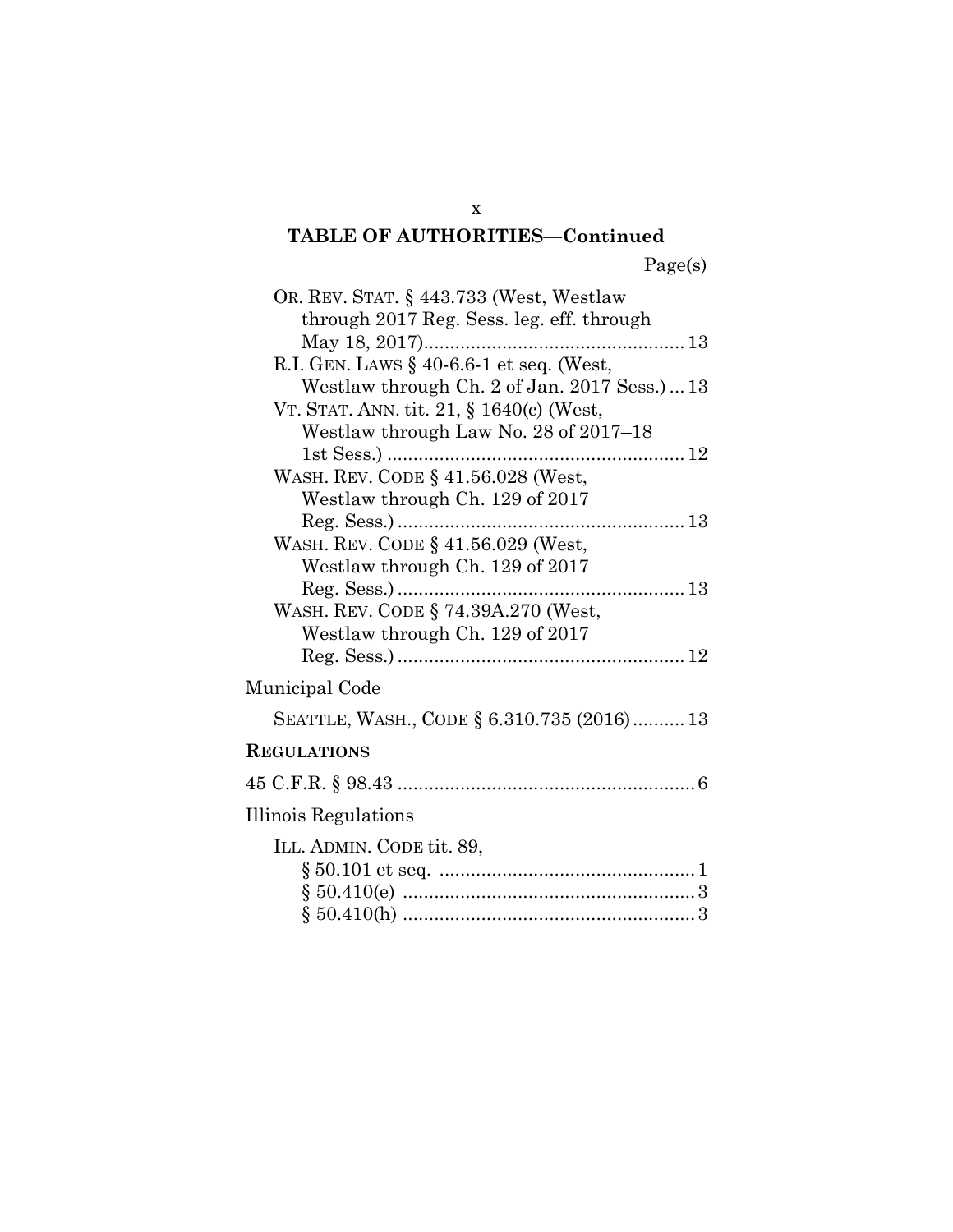| ۰,       | ger<br>s |
|----------|----------|
| $\sigma$ |          |

| LEGISLATIVE MATERIALS, ORDERS & RULES                                                                                                                                                                                                |
|--------------------------------------------------------------------------------------------------------------------------------------------------------------------------------------------------------------------------------------|
| Illinois Legislative Materials                                                                                                                                                                                                       |
| 2012 Ill. Legis. Serv. P.A. 97-1158 (West)  12                                                                                                                                                                                       |
| State Legislative Materials                                                                                                                                                                                                          |
| Ohio H.B. 1, §§ 741.01–.06 (July 17, 2009)<br>Exec. Budget Act, 2009 Wis. Act 28, § 2241                                                                                                                                             |
| Illinois Executive Orders                                                                                                                                                                                                            |
| Ill. Exec. Order No. 2003-08 (Mar. 4, 2003) 4<br>Ill. Exec. Order No. 2005-01 (Feb. 18, 2005) 4                                                                                                                                      |
| <b>State Executive Orders</b>                                                                                                                                                                                                        |
| Iowa Exec. Order No. 45 (Jan. 16, 2006)<br>Kan. Exec. Order No. 07-21 (July 18, 2007)<br>N.J. Exec. Order No. 23 (Aug. 2, 2006)  13<br>Pa. Exec. Order No. 2007-06 (June 14, 2007)<br>Pa. Exec. Order No. 2015-05 (Feb. 27, 2015) 13 |
|                                                                                                                                                                                                                                      |

xi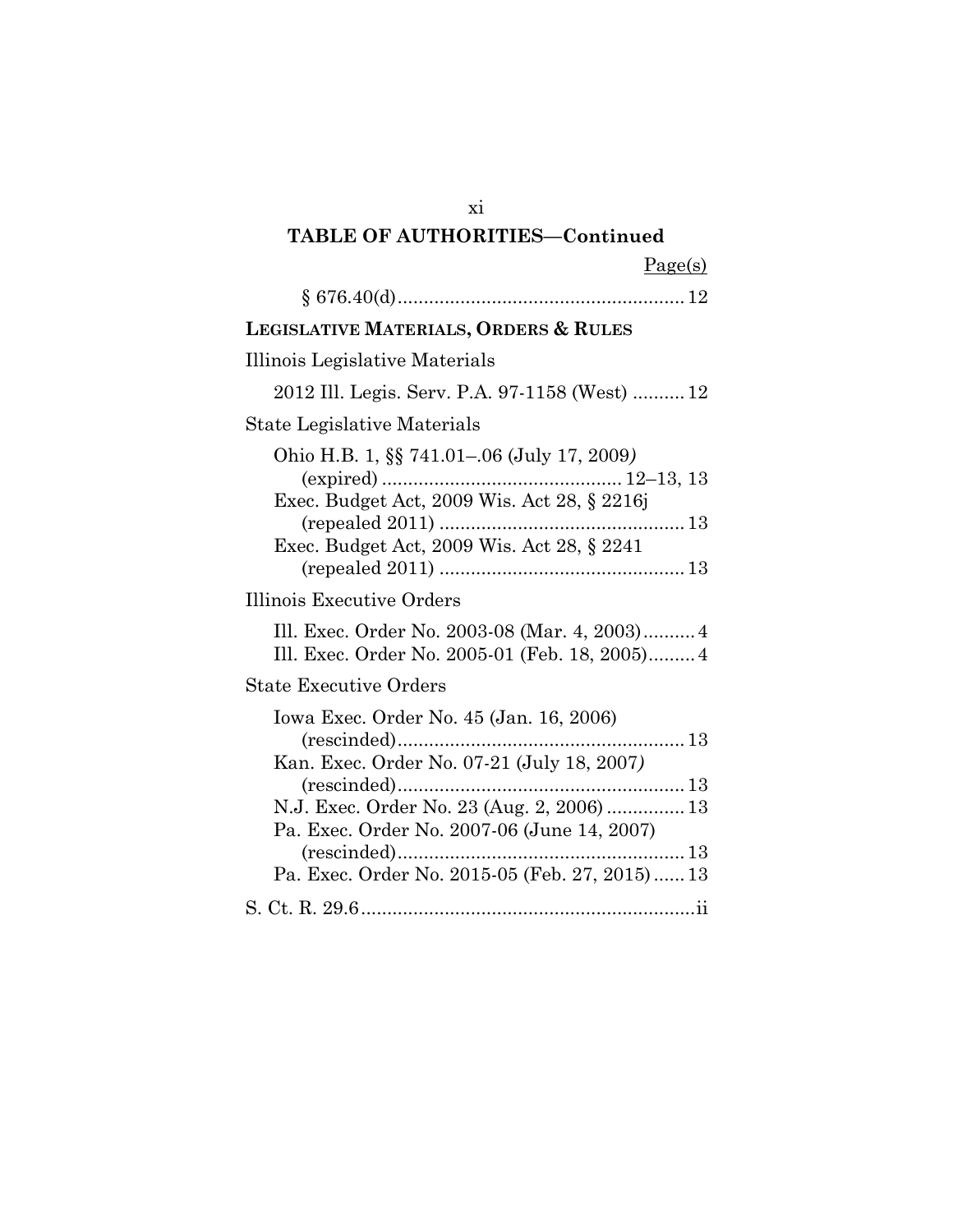xii

Page(s)

### **MISCELLANEOUS**

| Interlocal Agreement between Mich. Dep't<br>of Human Servs. & Mott Cmty. Coll.          |  |
|-----------------------------------------------------------------------------------------|--|
|                                                                                         |  |
| Interlocal Agreement between Mich. Dep't<br>of Cmty. Servs. & Tri-Cty. Aging Consortium |  |
| Merriam-Webster's Collegiate Dictionary                                                 |  |
| The Federalist No. 10 (J. Madison) 15                                                   |  |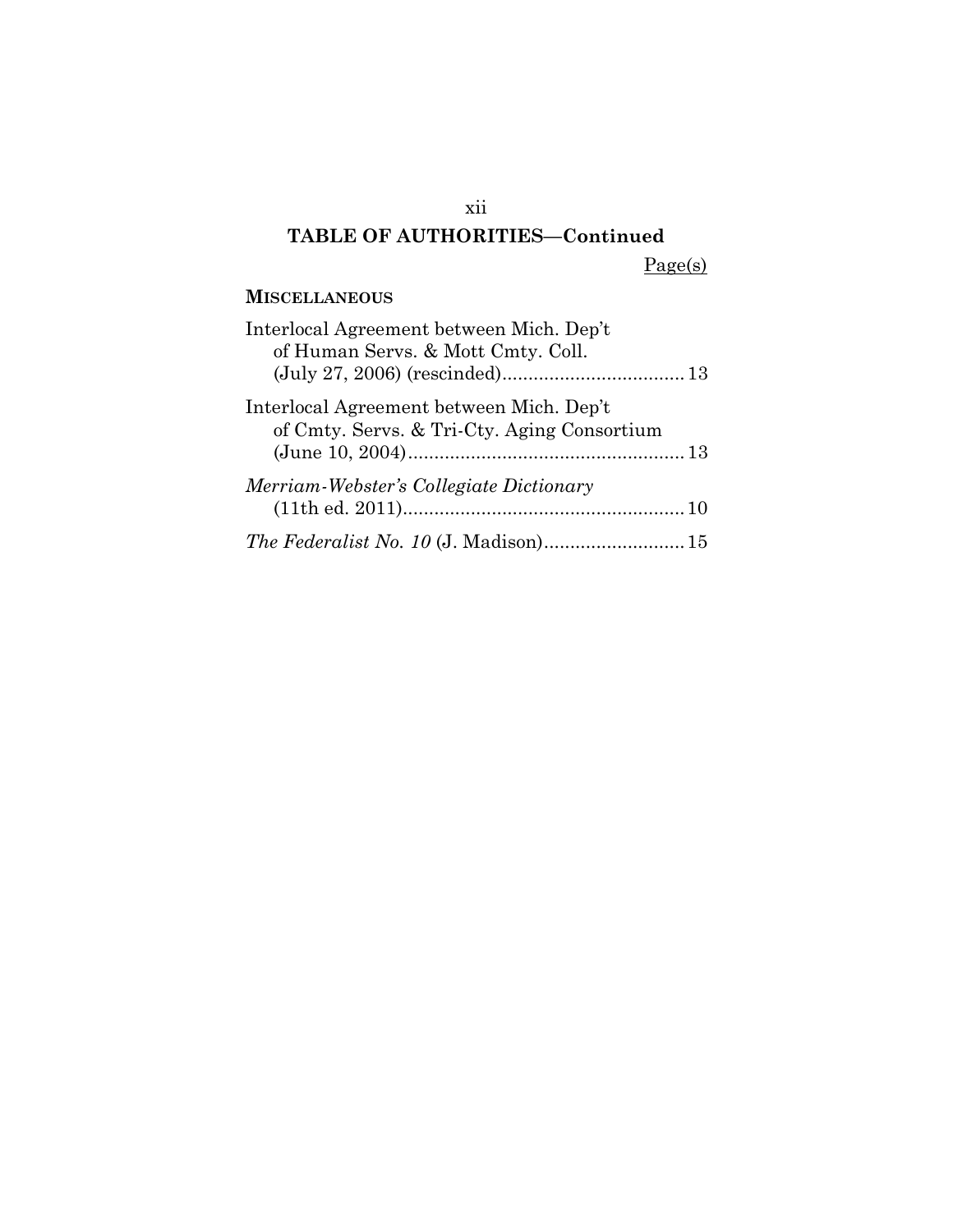#### **OPINIONS BELOW**

The order of the United States Court of Appeals for the Seventh Circuit is reproduced in the appendix (Pet.App.1), as is the reported opinion of the United States District Court for the Northern District of Illinois dismissing Petitioners' claim (Pet.App.9).

#### **JURISDICTION**

The Seventh Circuit entered judgment on March 9, 2017. (Pet.App.1). This Court has jurisdiction under 28 U.S.C. § 1254(1).

#### **PROVISIONS INVOLVED**

The relevant statutory and regulatory provisions are reproduced in the Appendix (Pet.App.37).

#### **STATEMENT**

This case concerns whether the First Amendment allows the government to extend exclusive representation beyond employment relationships and designate mandatory representatives to speak for professions in their relations with the government.

**A. Illinois Compels Personal Assistants and Daycare Providers to Accept and Subsidize a Representative for Lobbying the State over Policies That Affect Their Profession.**

1. Petitioners are individuals who provide services to persons enrolled in one of two Illinois public-aid programs: the Home Services Program ("HSP"), 20 ILL. COMP. STAT. 2405/0.01–/17.1 (2016), and the Child Care Assistant Program ("CCAP"), 305 ILL. COMP. STAT. 5/9A-11 (2016); ILL. ADMIN. CODE tit. 89, § 50.101 et seq.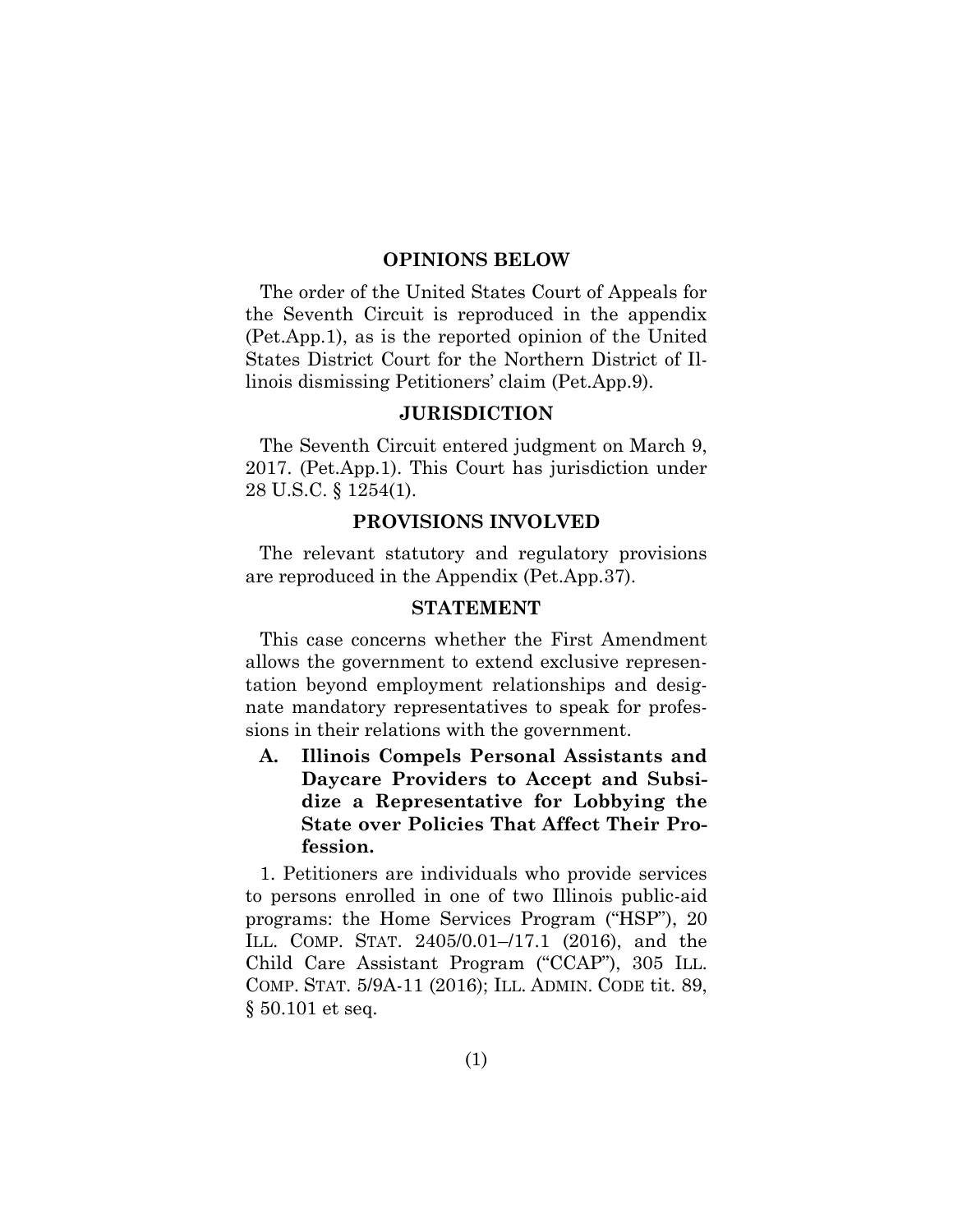HSP is a Medicaid-waiver program that is partially funded by the federal government and pays for home-based care for persons with disabilities. *See Harris v. Quinn*, 134 S. Ct. 2618, 2623–24 (2014). Individuals enrolled in HSP can, among other things, use their subsidies to employ "personal assistants" to aid them with daily living activities. *Id*. Program enrollees are responsible for hiring, training, supervising, evaluating, and terminating their personal assistants, and HSP compensates the personal assistants for their services. *Id.* at 2624–25; 2634–35.

Approximately 25,000 personal assistants are employed by HSP enrollees each year. Am. Compl. ¶ 24 (Pet.App.20). Many are relatives of the enrollees, such as their parents or siblings. *Id*. ¶ 18 (Pet.App.19). Petitioners Rebecca Hill, Jane McNames, Gaileen Roberts, Deborah Teixeira, and Jill Ann Wise are personal assistants who provide care to a son or daughter enrolled in HSP. *Id*. ¶¶ 19– 23 (Pet.App.20).

CCAP is a public assistance program that subsidizes the childcare expenses of qualified families with low incomes. *Id*. at ¶¶ 25–26 (Pet.App.20). Families enrolled in CCAP can elect to use the qualified daycare provider of their choice, which includes licensed "daycare homes" and "license-exempt providers" (collectively "daycare providers"). *Id*. at ¶ 27 (Pet.App.21).

A licensed daycare home is a private, residencebased business that sells childcare services to the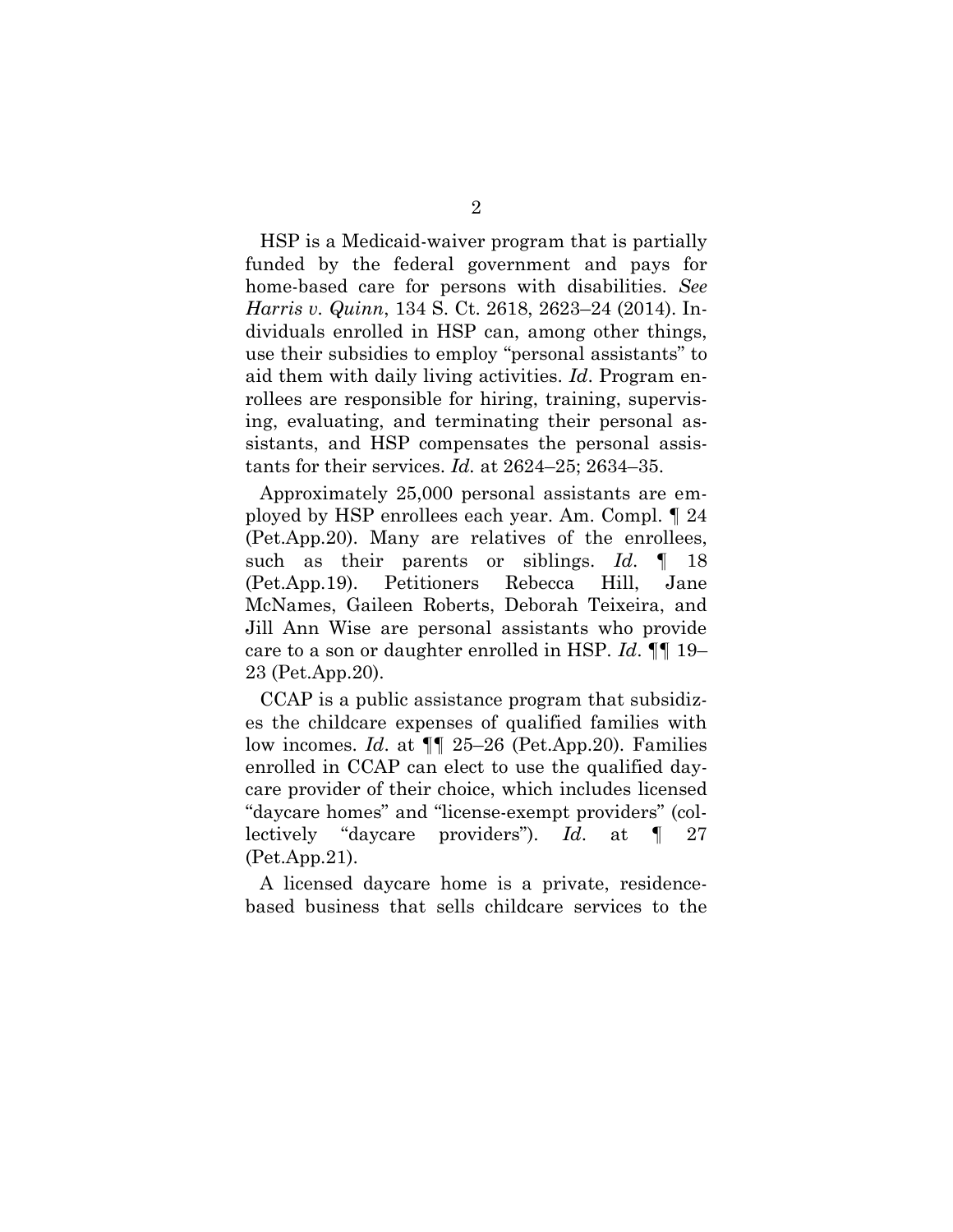public. Am. Compl. ¶¶ 28–29 (Pet.App.21). Daycare homes can serve up to sixteen children, and may have one or more employees. *Id*. Some daycare homes serve customers who partially pay for their services with CCAP monies. *Id*. ¶ 33 (Pet.App.22). Petitioners Carrie Long and Sherry Schumacher operate daycare homes whose customers include families enrolled in CCAP. *Id*. ¶¶ 36–37 (Pet.App.23).

License-exempt providers include: (i) relative care providers who provide daycare services, either in their own home or in the child's home, to children to whom the providers are related; and (ii) individuals who provide daycare services in the child's home to no more than three children or to children from the same household; and (iii) daycare homes that either serve no more than three children or children from the same household. *Id*. ¶ 30 (Pet.App.21); *see* ILL. ADMIN. CODE tit. 89, § 50.410(e)–(h). Approximately 69.7% of license-exempt providers in fiscal year 2013 were relative care providers—i.e., were grandparents, aunts, or cousins caring for children to whom they are related. Am. Comp. ¶ 31 (Pet.App.22). Plaintiff Ranette Kesteloot was a relative care provider who provided care to her great-grandchildren who receive CCAP assistance. *Id.* ¶ 35 (Pet.App.23).

Like personal assistants, these daycare providers are not employed by the State of Illinois. Rather, they either are operators of a private business whose customers includes families who partially pay for rendered services with public monies, or are relatives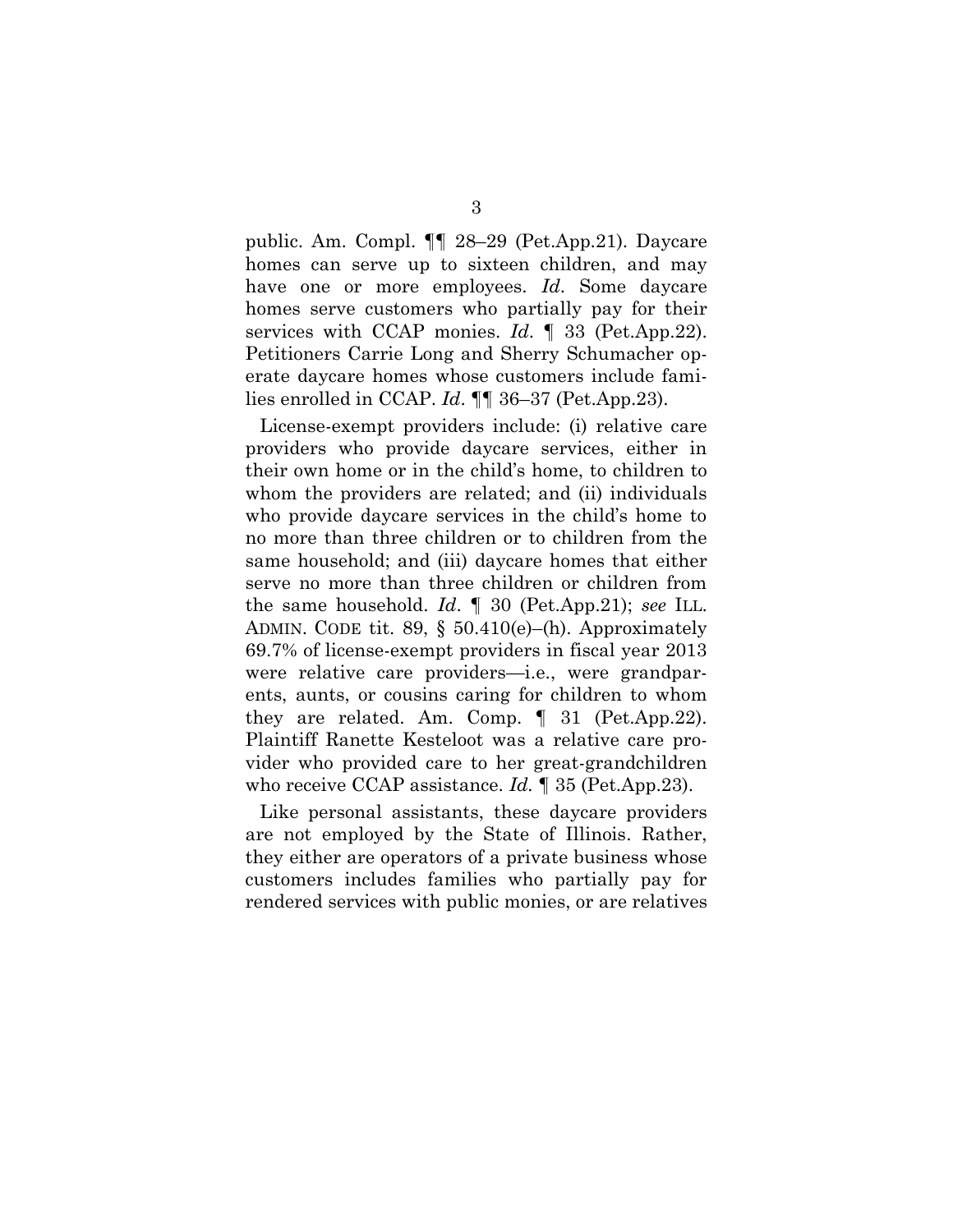who receive public monies for caring for children to whom they are related. *Id.* ¶ 38 (Pet.App.23).

2. Although providers<sup>1</sup> are not Illinois employees, former Illinois Governor Rod Blagojevich issued executive orders in 2003 ("EO 2003-08") and 2005 ("EO 2005-01") that called for the State to recognize "exclusive representative[s]" of personal assistants and daycare providers for bargaining with the State over aspects of HSP and CCAP. Pet.App.45,48. Governor Blagojevich's justification was that it "is essential for the State to receive feedback from the personal assistants in order to effectively and efficiently deliver home services," and personal assistants purportedly "cannot effectively voice their concerns" about HSP without a representative. Ill. Exec. Order No. 2003- 08 (Pet.App.46); *see* Ill. Exec. Order No. 2005-01 (Pet.App.49) (similar). Shortly after issuance of each executive order, the State designated Service Employees International Union, Healthcare Illinois, Indiana, Missouri, Kansas ("SEIU") to be the personal assistants' and daycare providers' "exclusive representative" for dealing with the State. Am. Compl.  $\P\P$  42–45 (Pet.App.25–26).

Governor Blagojevich's executive orders were later codified.<sup>2</sup> Under Illinois law, providers are consid-

l

<sup>1</sup> The Petition will use the term "providers" to collectively refer to personal assistants, license-exempt providers, and operators of family daycare homes.

<sup>2</sup> 20 ILL. COMP. STAT. 2405/3(f) (codifying EO 2003-08); 5 ILL. COMP. STAT. 315/3–/28 (codifying EO 2005-01).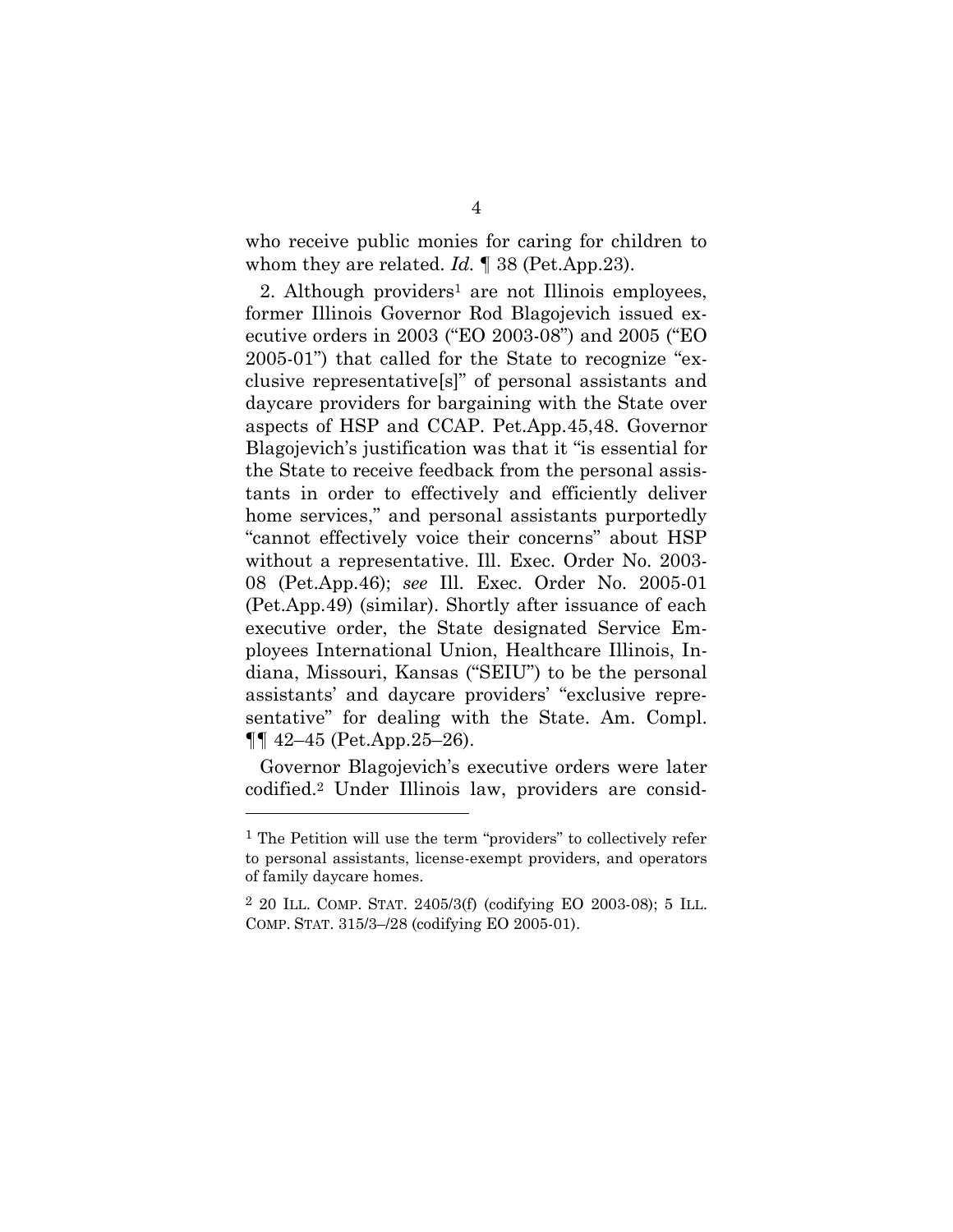ered "public employees" solely for purposes of Illinois Public Labor Relations Act ("IPLRA"), but for no other purposes, "including but not limited to, purposes of vicarious liability in tort and purposes of statutory retirement or health insurance benefits." 5 ILL. COMP. STAT. 315/3(n) (Pet.App.37–38). The IPLRA deems SEIU the providers' exclusive representative, *id*. at 315/3(f), which grants the advocacy group legal authority to act as the providers' agent for speaking and contracting with the State over certain HSP and CCAP policies, irrespective of whether individual providers approve. *See id*. at 315/6(c)–(d) (Pet.App.39–40); Am. Compl. ¶ 50 (Pet.App.28).

SEIU exercised its authority to speak for providers by meeting and speaking with state policymakers for the purpose of influencing HSP and CCAP policies. Am. Compl. ¶ 61 (Pet.App.31). SEIU also conducted public demonstrations and protests, ran television, radio, and print advertising campaigns, and engaged in other forms of advocacy as the providers' exclusive representative. *Id*. ¶¶ 62–63 (Pet.App.31). For example, SEIU aired television commercials on June 29, 2015, to pressure Illinois Governor Bruce Rauner and other policymakers to accede to SEIU's demands concerning the HSP and CCAP. *Id*.

SEIU also used its authority to contract for providers by entering into successive agreements with the State as the providers' proxy. *Id*. ¶ 50 (Pet.App.28). The most recent contracts, which expired on June 30, 2015, will be referred to as the "HSP Contract" and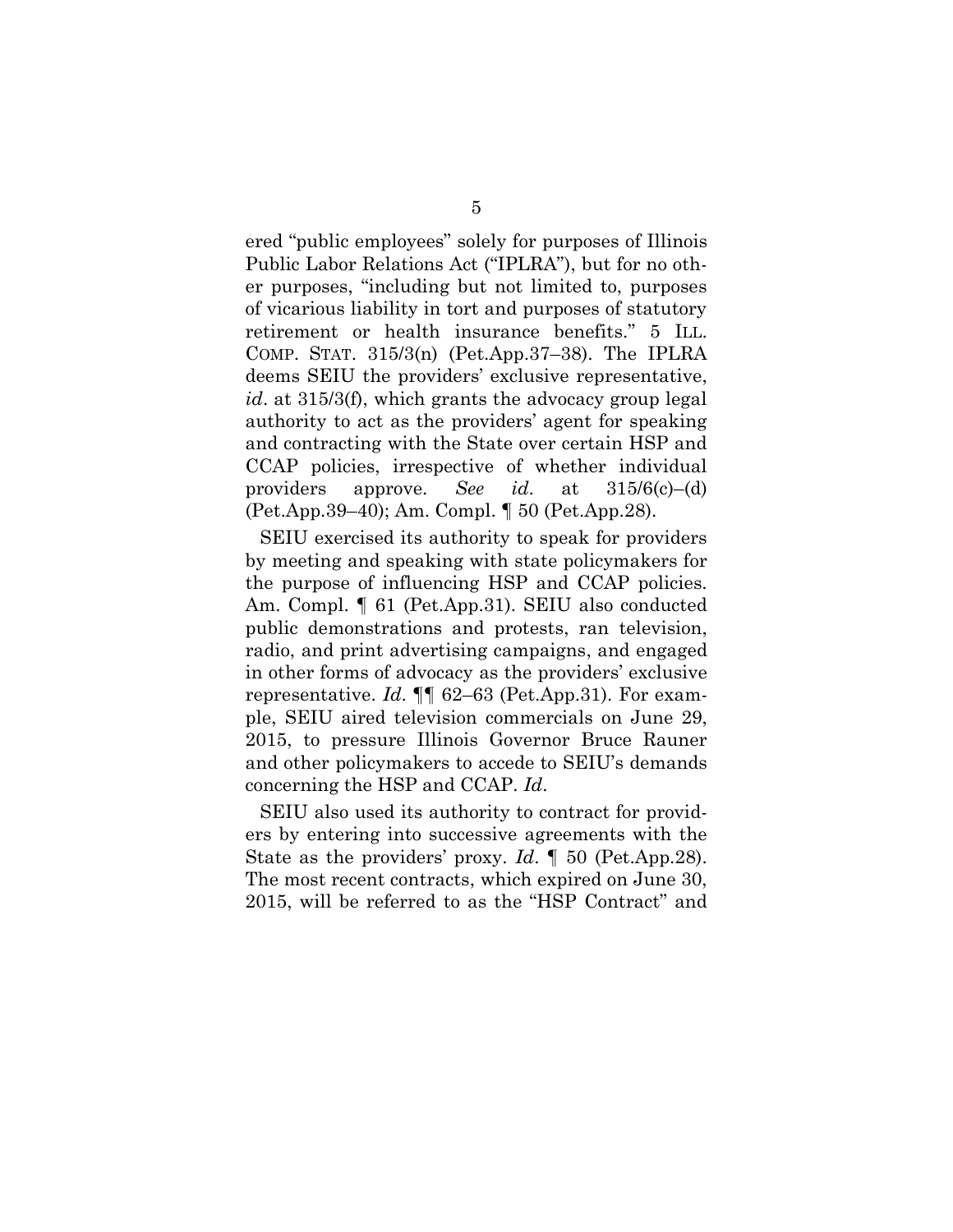the "CCAP Contract." <sup>3</sup> The contracts called for the State to increase its HSP and CCAP payment rates. *Id*. **[1]** 55–56 (Pet.App.29–30). Actual payment rates, however, are based on legislative appropriations, available federal funding, and federal regulations requiring the rates to be based on prevailing market rates and the program enrollees' needs. *Id*. 4

The contracts also required the State to assist SEIU with recruiting members, by means such as mailing SEIU membership materials to new providers and compelling providers to attend thirty minute SEIU recruitment meetings as part of their orientation and/or trainings, and with collecting SEIU membership dues from providers. *Id*. ¶ 52 (Pet.App.28). SEIU also had the State seize compulsory fees from all providers who decided not to join SEIU, until the Court held the practice unconstitutional in *Harris*, 134 S. Ct. 2618. *Id*. ¶ 53 (Pet.App.28). Between fiscal years 2009 and 2013,

<sup>3</sup> The HSP and CCAP Contracts are available, respectively, in the circuit court appendix on pages 25–52 and 53–76. Appellants' App., Am. Compl. Exs. A & B, ECF Nos. 9-1 & 9-2.

<sup>4</sup> *See* 42 U.S.C. § 1396a(a)(30)(A) (requiring that payment rates be "consistent with efficiency, economy, and quality of care and are sufficient to enlist enough providers so that care and services are available under the plan at least to the extent that such care and services are available to the general population in the geographic area"); 45 C.F.R. § 98.43 (requiring childcare rates to be based on a biennial market rate survey and to be at amounts sufficient to ensure subsidized children have access to childcare services equal to unsubsidized children).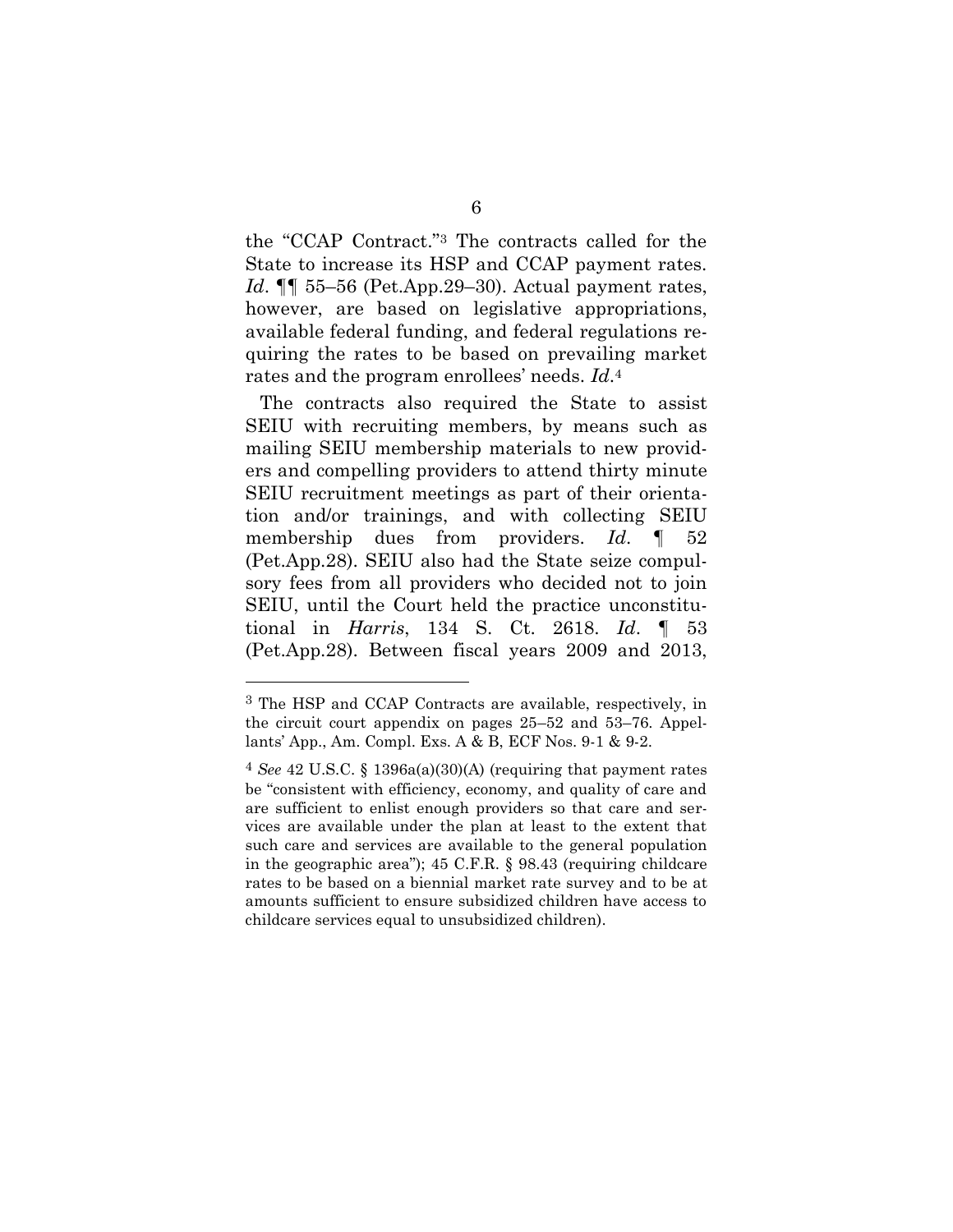SEIU seized more than \$30 million in compulsory fees from HSP payments made to personal assistants, and more than \$44 million in membership dues and compulsory fees from CCAP payments made to daycare providers. *Id*.

#### **B. The Lower Courts Hold Exclusive Representation Is Not Subject to First Amendment Scrutiny.**

Petitioners oppose being forced to associate with SEIU and its advocacy. In their Amended Complaint, they allege that the First Amendment prohibits the State and SEIU from forcing them to accept SEIU as their mandatory agent for speaking and contracting with the State over public policies that affect their professions. Am. Compl. ¶¶ 72–73 (Pet.App.33–34).

The district court dismissed the Amended Complaint on the grounds that *Minnesota State Board for Community Colleges v. Knight*, 465 U.S. 271 (1984), required it to answer "no" to the question of whether exclusive "representation itself infringe[s] or impinge[s] associational rights." Pet.App.13. The court concluded that *Knight*'*s* rejection of an associational argument made in that case "necessarily included the full breadth of associational rights," even though "*Knight* did not expressly discuss the right not to associate." *Id*.

The Seventh Circuit affirmed, holding that, under *Knight*, exclusive representation is "not subject to heightened scrutiny," Pet.App.4, but only "rationalbasis scrutiny," Pet.App.8. With that decision, the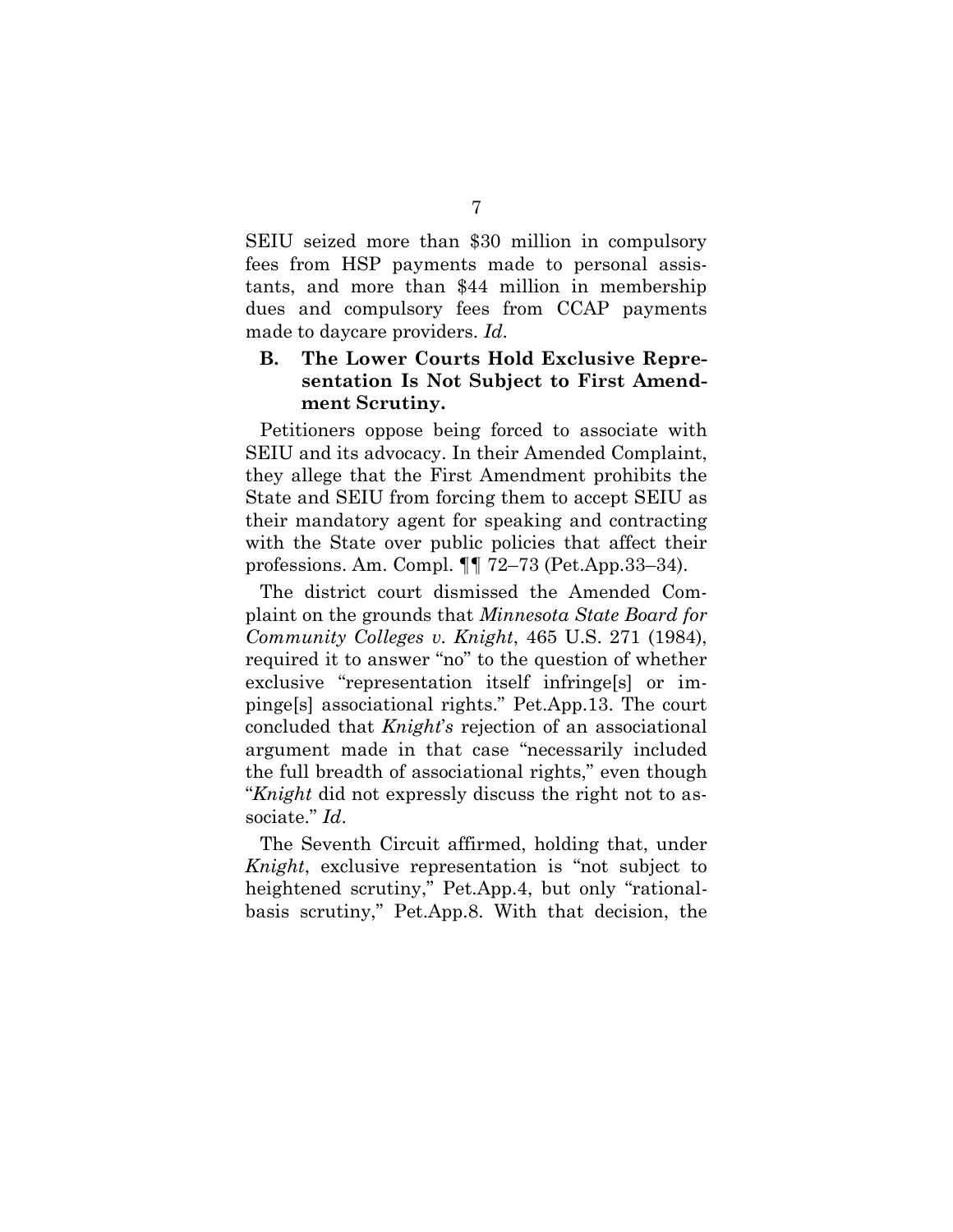Seventh Circuit joined the First Circuit in concluding that the First Amendment is no barrier to the government granting an organization the power to exclusively represent individuals in their relations with the government. *See D'Agostino v. Baker*, 812 F.3d 240, 243–44 (1st Cir. 2016).

#### **REASONS FOR GRANTING THE PETITION**

The first question presented is one of profound importance: can the government force individuals to accept an advocacy group as their exclusive representative for dealing with the government for any rational basis? The First and Seventh Circuits erroneously interpreted *Knight* to give the government free rein to appoint exclusive representatives to speak for individuals. In doing so, the courts have defied this Court's holdings that mandatory associations only are constitutional if they satisfy exacting First Amendment scrutiny. *E.g., Knox v. SEIU, Local 1000*, 567 U.S. 298, 3132 S. Ct. 2277, 2289 (2012). The Court should take the first question to establish that the government may dictate who speaks for citizens in their relations with the government only when doing so is justified by compelling interests.

The Court should take the second question to resolve whether states have a compelling interest in extending exclusive representation to individuals who are not public employees. In *Harris*, this Court held Illinois could not extend compulsory union fee requirements beyond "full-fledged state employees" to personal assistants because, among other reasons,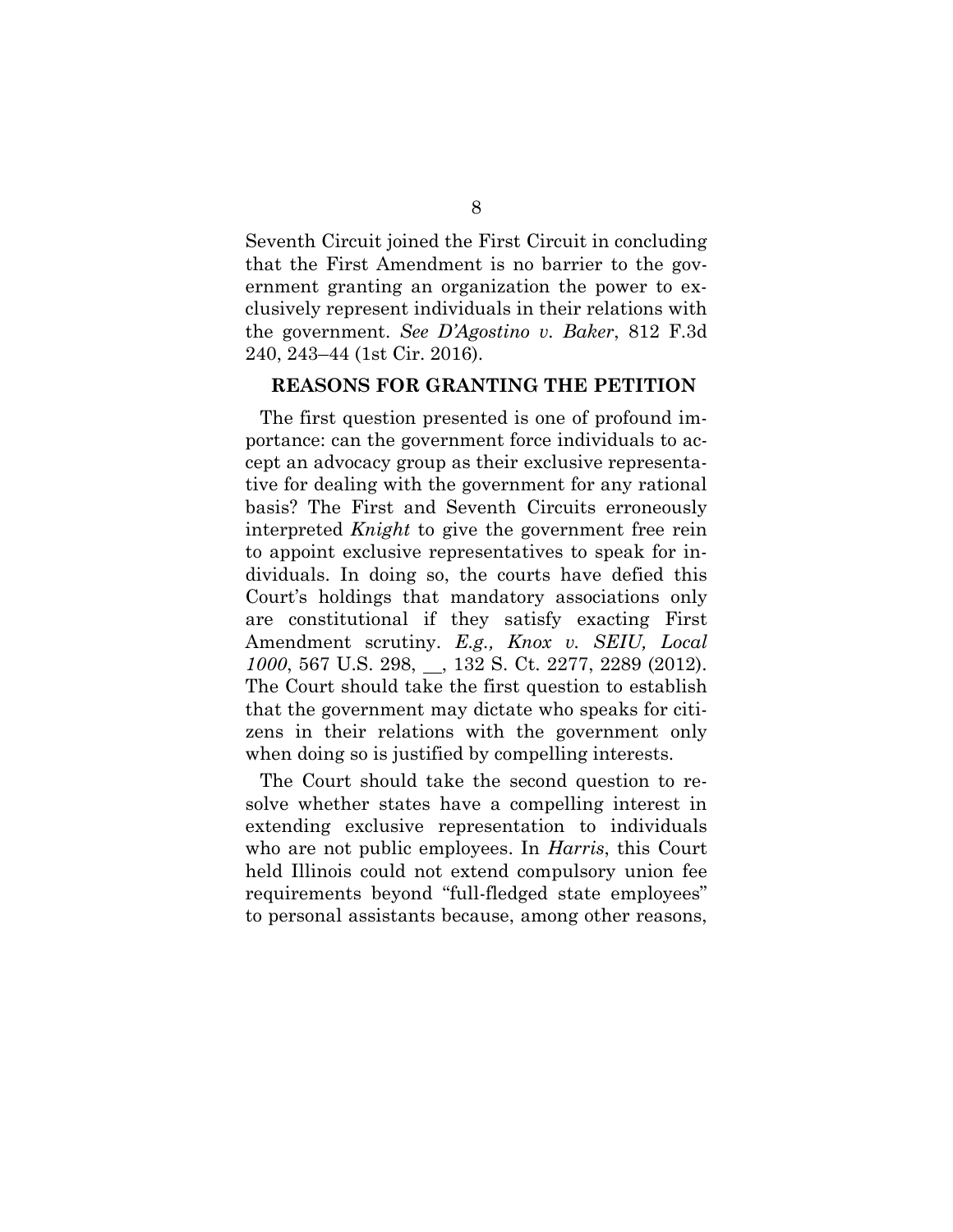the State's interest in workplace labor peace did not extend that far. 134 S. Ct. at 2738–41. Exclusive representation should be confined to employment relationships for the same reason, and not be allowed to spread to citizens' relationship with their sovereign.

Finally, the Court should grant the petition if it grants review in *Janus v. AFSCME, Council 31*, 16-

\_\_ (U.S. June 6, 2017), which addresses whether Illinois constitutionally can compel state employees to subsidize an exclusive representative. The petitions present several common legal issues that should be resolved together. Alternatively, the petition should be held pending disposition of *Janus*.

- **I. First Question: Exclusive Representation Should Be Subject to Exacting First Amendment Scrutiny.** 
	- **A. The First and Seventh Circuits' Holdings That Exclusive Representation Is Subject Only to Rational Basis Review Gives the Government Free Rein to Appoint Mandatory Advocates to Speak for Citizens in Their Relations with the Government.**

1. The constitutional importance of this case is made evident simply by describing what Illinois has done. The State has granted an advocacy group (SEIU) statutory authority to speak and contract for everyone in two professions (personal assistants and daycare providers) regarding certain state policies that affect their respective professions (aspects of the HSP and CCAP programs). Simply put, Illinois is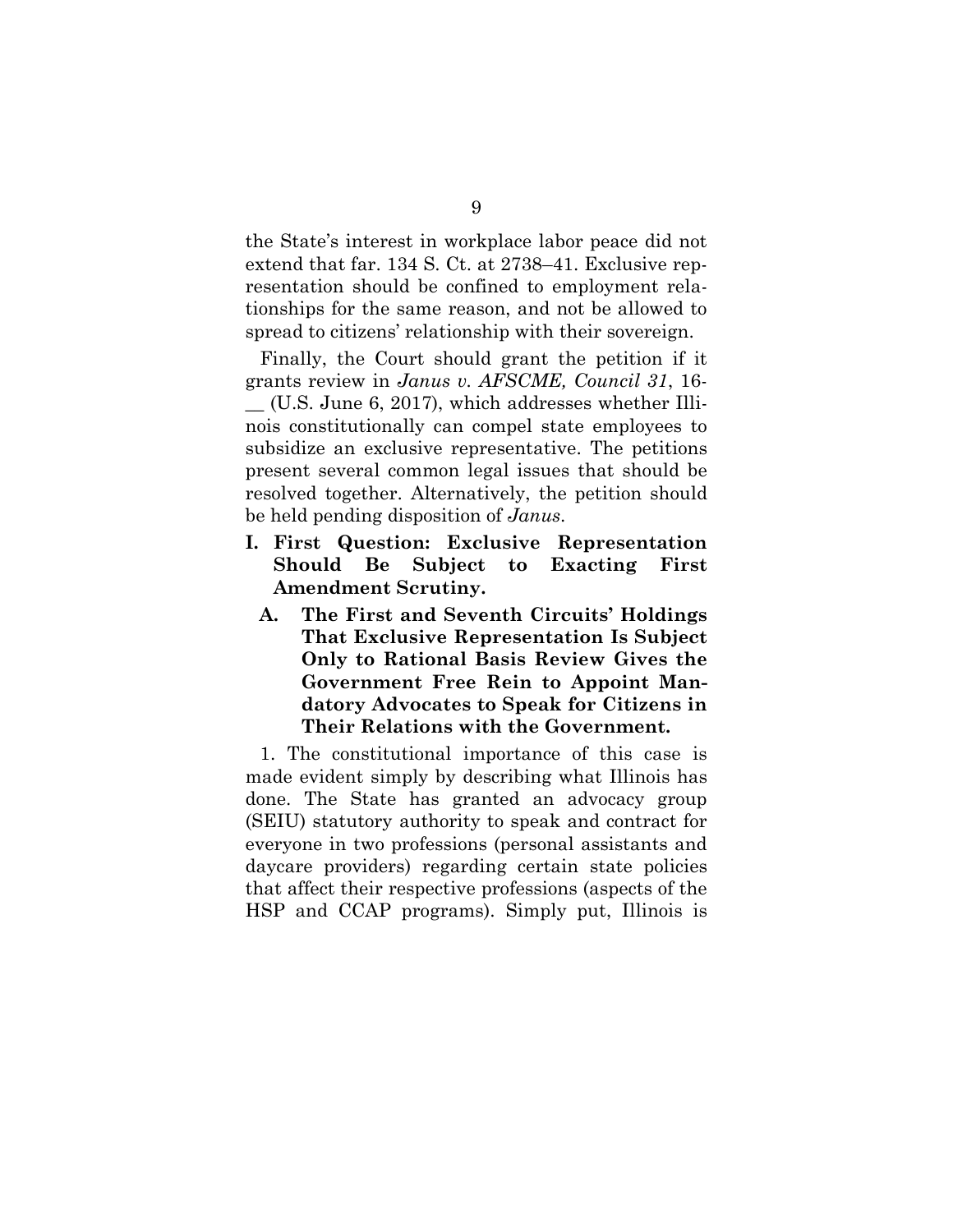forcing certain citizens to accept a governmentappointed lobbyist, as SEIU's function as an exclusive representative is quintessential lobbying: meeting and speaking with public officials, as an agent of regulated parties, to influence government policies that affect those parties. *See Merriam-Webster's Collegiate Dictionary* 730 (11th ed. 2011) (stating "lobby" means "to conduct activities aimed at influencing public officials," and a "lobby" is "a group of persons engaged in lobbying esp[ecially] as representatives of a particular interest group").

An example proves the point. If a professional association representing other Medicaid providers, such as doctors, met and spoke with State officials to advocate for higher Medicaid rates, or if a trade association of daycare centers petitioned state policymakers to increase CCAP rates, those actions certainly would constitute "lobbying." SEIU's function as an exclusive representative is indistinguishable from either activity, except SEIU is not a voluntary lobbying association, but a compulsory one appointed by the government.

If the First Amendment prohibits anything, it prohibits the government from dictating who speaks for individuals in their relations with the government. "The First Amendment protects [individuals'] right not only to advocate their cause but also to select what they believe to be the most effective means for so doing." *Meyer v. Grant*, 486 U.S. 414, 424 (1988). This protection applies with particular force to advocacy concerning public affairs because "expression on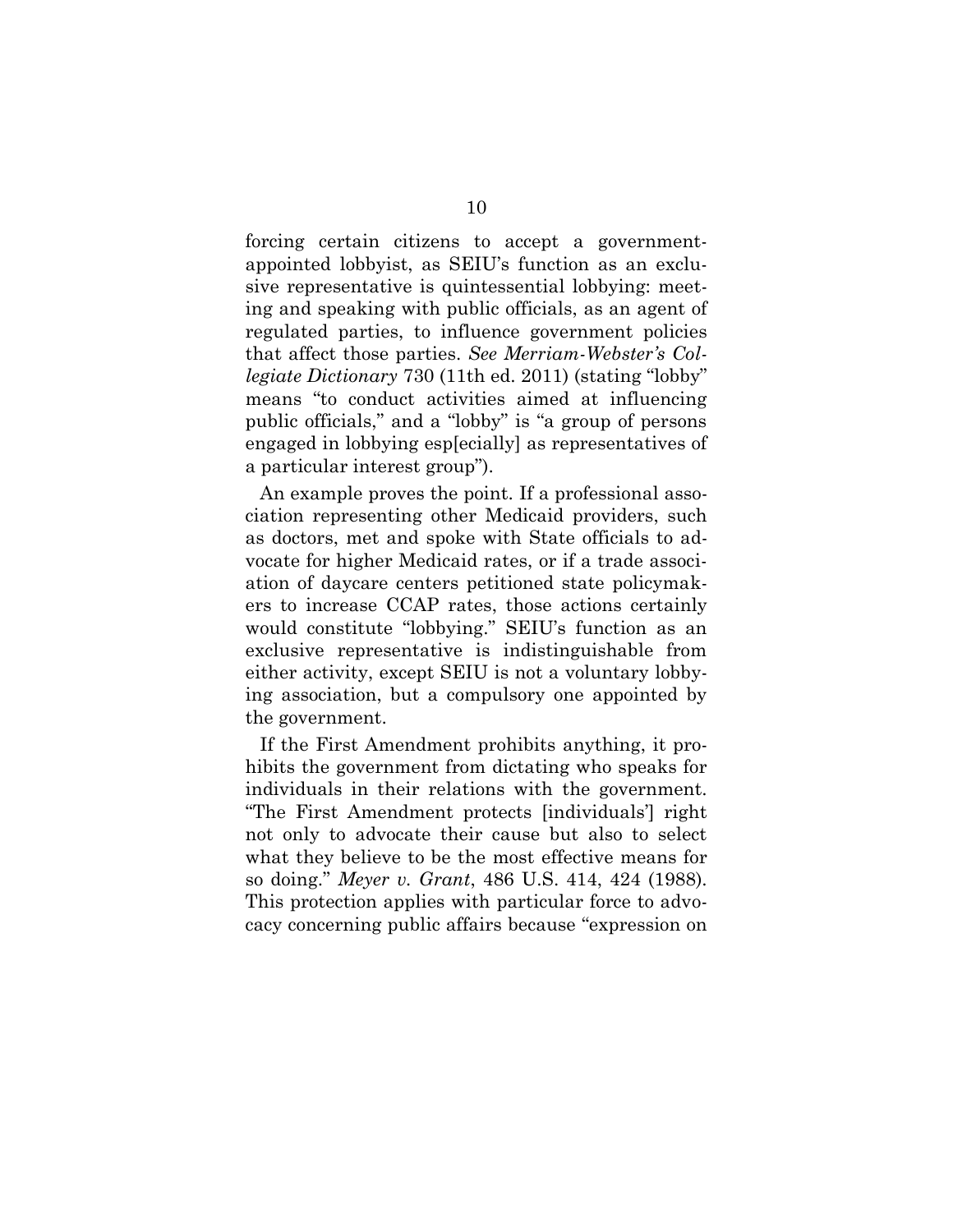public issues 'has always rested on the highest rung of the hierarchy of First Amendment values.'" *NAACP v. Claiborne Hardware Co*., 458 U.S. 886, 913 (1982) (quoting *Carey v. Brown*, 447 U.S. 455, 467 (1980)). Consequently, a citizen's right to choose which organization, if any, lobbies the government on his or her behalf is a fundamental liberty protected by the First Amendment. *See Citizens Against Rent Control v. City of Berkeley*, 454 U.S. 290, 294– 95 (1981).

2. The Seventh Circuit here, like the First Circuit in *D'Agostino*, has given government officials carte blanche to trample on this liberty by holding that the government, *for any rational basis*, can certify exclusive representatives to speak and contract for individuals in their relations with the government. Pet.App.8; *D'Agostino*, 812 F.3d at 243–44. <sup>5</sup> The implications of these decisions are staggering.

Illinois's conduct represents not the top of a slippery slope, but the bottom. Illinois has imposed an exclusive representative on: (1) parents who provide care to their disabled sons or daughters in their own homes, Am. Compl. ¶¶ 18–23 (Pet.App.19–20); (2) grandparents who provide daycare to their grandchildren in their own homes, *id*. ¶¶ 30–31

<sup>5</sup> The Second Circuit reached a similar conclusion in an unpublished order in *Jarvis v. Cuomo*, 660 F. App'x 72 (2d Cir. 2016), *cert. denied*, \_\_ U.S. \_\_, 137 S. Ct. 1204 (Feb. 27, 2017). That non-precedential order does not constitute that circuit's law.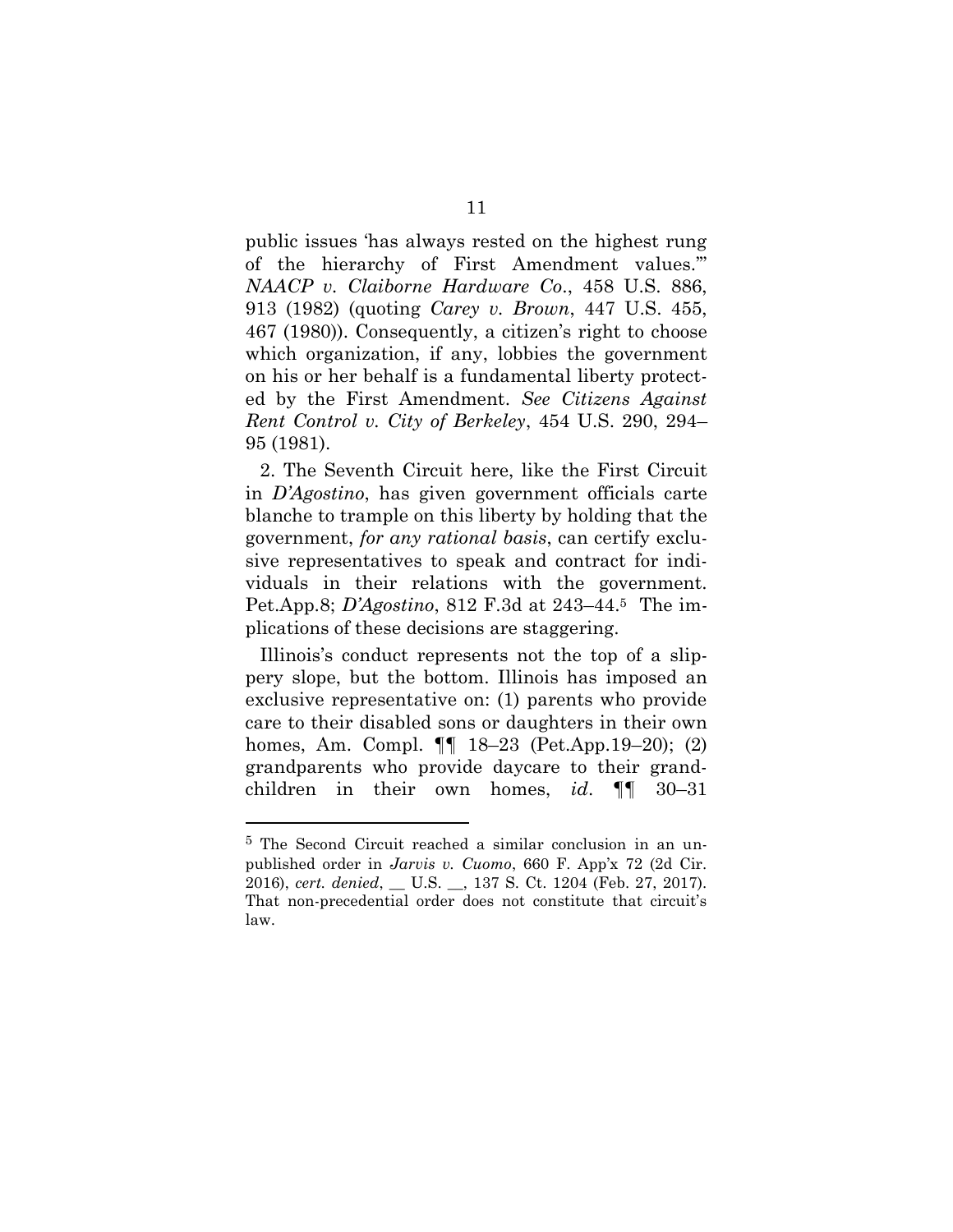(Pet.App.21–22); and (3) individuals who operate home-based daycare businesses, *id*. ¶¶ 28–29 (Pet.App.21). Illinois's appetite for this mandatory association did not end there. The State recently extended exclusive representation to nurses and therapists who provide home-based care to Medicaid enrollees. *See* 2012 Ill. Legis. Serv. P.A. 97-1158 (West).<sup>6</sup>

Illinois' conduct is not anomalous, but is part of a troubling trend that began in the early 2000s. Since that time, fourteen states have authorized mandatory representation for Medicaid providers,<sup>7</sup> eighteen

<sup>6</sup> This Act extended the IPLRA to "individual maintenance home health workers," 5 ILL. COMP. STAT. 315/3(n), who are nurses and therapists who provide home-based care, ILL. AD-MIN. CODE tit. 89, § 676.40(d). In the HSP Contract, the State agreed to "voluntarily recognize the [SEIU] as the exclusive collective bargaining representative of such persons." HSP Contract 17.

<sup>&</sup>lt;sup>7</sup> CAL. WELF. & INST. CODE  $\S$  12301.6(c)(1) (West, Westlaw through Ch. 9 of 2017 Reg. Sess.); CONN. GEN. STAT. § 17b-706b (West, Westlaw through Public Acts enrolled & approved on or before May 31, 2017); 20 ILL. COMP. STAT. 2405/3(f); MD. CODE ANN., HEALTH-GEN. § 15-901 (West, Westlaw through leg. eff. May 27, 2017); MASS. GEN. LAWS ch. 118E, § 73 (West, Westlaw through Chapter 9 of the 2017 1st Annual Sess.); MINN. STAT. § 179A.54 (West, Westlaw through 2017 Reg. Sess.); MO. REV. STAT. § 208.862(3) (West, Westlaw through emerg. leg. approved through Mar. 30, 2017 of 2017 1st Reg. Sess.); OR. REV. STAT. § 410.612 (West, Westlaw through 2017 Reg. Sess. leg. eff. through May 18, 2017); VT. STAT. ANN. tit. 21, § 1640(c) (West, Westlaw through Law No. 28 of 2017–18 1st Sess.); WASH. REV. CODE § 74.39A.270 (West, Westlaw through Ch. 129 of 2017 Reg. Sess.); Ohio H.B. 1, §§ 741.01–.06 (July 17, 2009)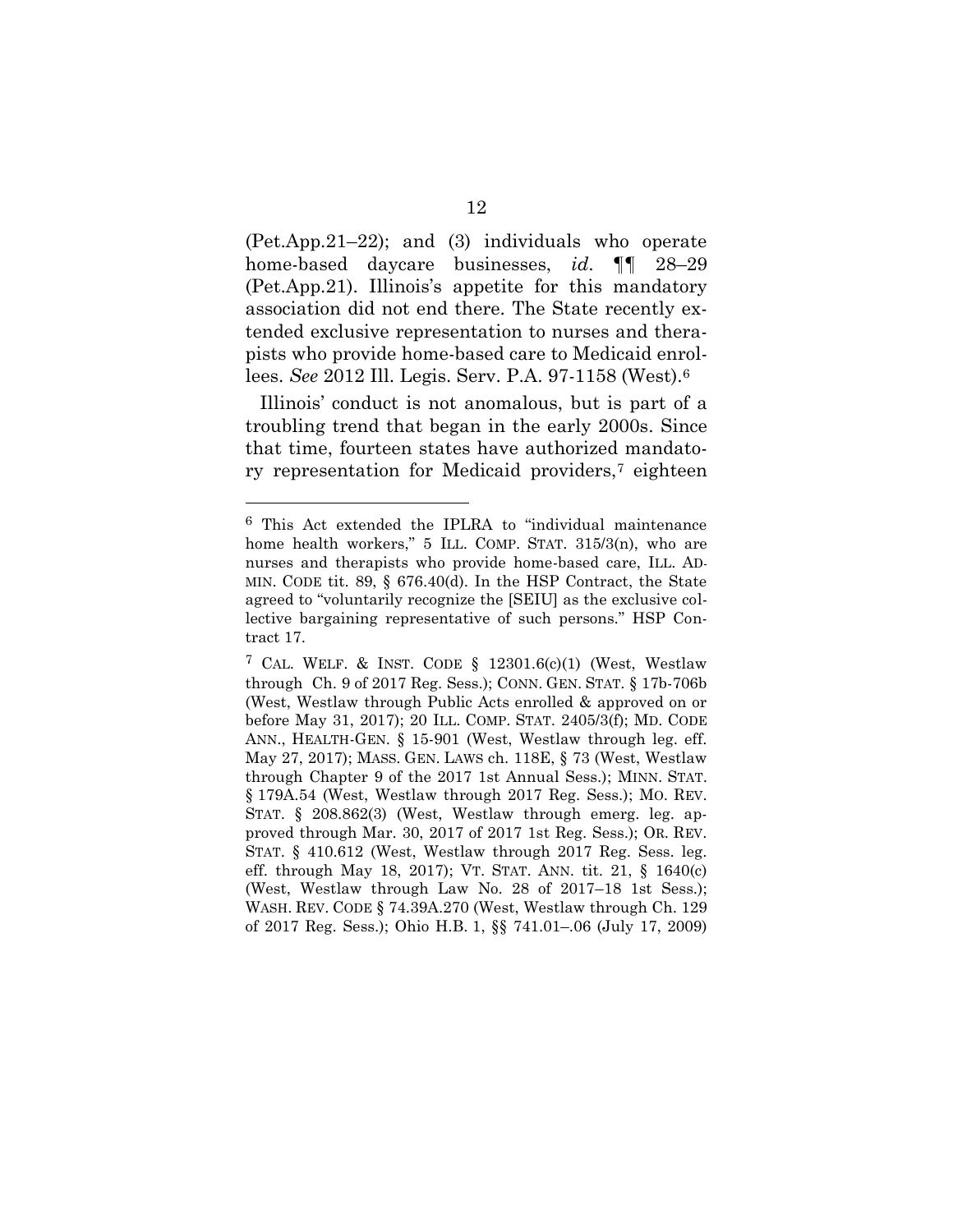states have authorized mandatory representation for home daycare businesses, <sup>8</sup> and two states have authorized mandatory representatives for individuals who operate foster homes for persons with disabilities. <sup>9</sup> In January 2016, the City of Seattle went even further by enacting a first of its kind ordinance calling for the certification of an exclusive representative to speak and contract for independent-contractor drivers in their relations with both the city and ridesharing technology companies (such as Uber and Lyft). SEATTLE, WASH., CODE § 6.310.735 (2016).

l

8 CONN. GEN. STAT. § 17b-705; 5 ILL. COMP. STAT. 315/3(n); MASS. GEN. LAWS ch. 15D, § 17; ME. REV. STAT. ANN. tit. 22, § 8308(2)(C) (repealed 2011); MD. CODE ANN., EDUC. § 9.5-705; MINN. STAT. § 179A.54; N.M. STAT. ANN. § 50-4-33 (West, Westlaw through emerg. leg. through Ch. 137 of the 1st Reg. Sess., 53rd Legislature); N.Y. LAB. LAW § 695-a et seq. (West, Westlaw through L.2017, chs. 1–23, 25, 26, 50–58); OR. REV. STAT. § 329A.430; R.I. GEN. LAWS § 40-6.6-1 et seq. (West, Westlaw through Ch. 2 of Jan. 2017 Sess.); WASH. REV. CODE § 41.56.028; Ohio H.B. 1, §§ 741.01–.06 (July 17, 2009) (expired); Exec. Budget Act, 2009 Wis. Act 28, § 2216j (repealed); Iowa Exec. Order No. 45 (Jan. 16, 2006) (rescinded); Kan. Exec. Order No. 07-21 (July 18, 2007) (rescinded); N.J. Exec. Order No. 23 (Aug. 2, 2006); Pa. Exec. Order No. 2007-06 (June 14, 2007) (rescinded); Interlocal Agreement Between Mich. Dep't of Human Servs. & Mott Cmty. Coll. (July 27, 2006) (rescinded).

9 OR. REV. STAT. § 443.733; WASH. REV. CODE § 41.56.029.

<sup>(</sup>expired); Exec. Budget Act, 2009 Wis. Act 28, § 2241 (repealed 2011); Pa. Exec. Order No. 2015-05 (Feb. 27, 2015); Interlocal Agreement between Mich. Dep't of Cmty. Servs. & Tri-Cty. Aging Consortium (June 10, 2004).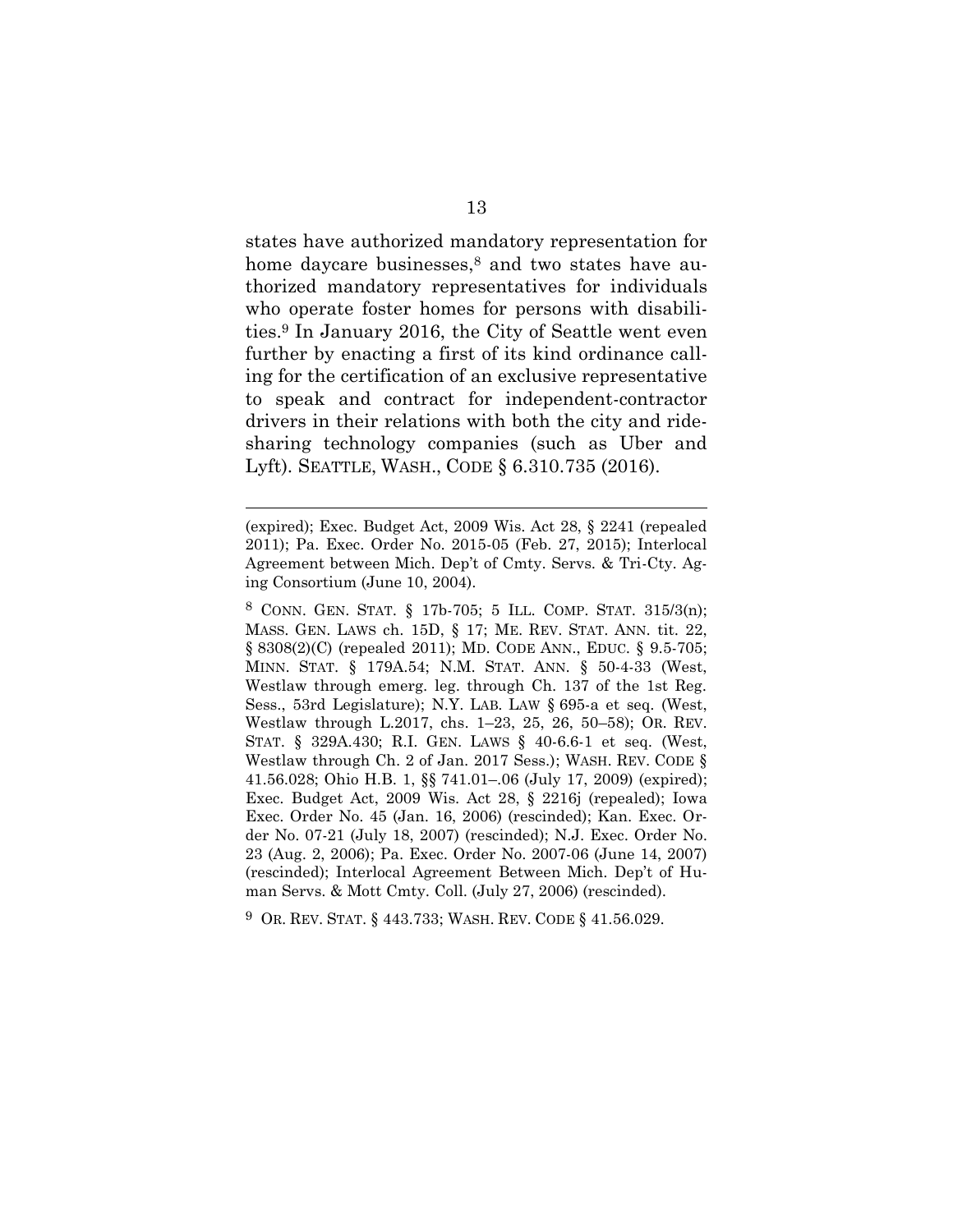These government actions alone demonstrate the importance of the first question presented, as the above-mentioned schemes affect hundreds of thousands of individuals. These actions, however, will be the narrow end of the wedge if government officials can appoint exclusive representatives to speak for individuals for any rational basis. Under this level of scrutiny, state officials could politically collectivize any profession or industry under the aegis of a statefavored interest group. For example, under the Seventh Circuit's ruling, Illinois could mandate that other healthcare professionals (such as doctors or dentists) or businesses (such as hospitals or insurers) accept state-designated organizations as their exclusive representative for petitioning the State over its regulation of that profession or industry.

3. These ramifications are intolerable. "The First Amendment mandates that [courts] presume that speakers, not the government, know best both what they want to say and how to say it." *Riley v. Nat'l Fed'n of the Blind*, 487 U.S. 781, 790–91 (1988). "It is for the speaker, not the government, to choose the best means of expressing a message." *Hill v. Colorado*, 530 U.S. 703, 781 (2000) (Kennedy, J., dissenting). Consequently, "citizens, subject to rare exceptions, must be able to discuss issues, great or small, through the means of expression they deem best suited to their purpose." *Id*.

The government cannot be allowed to dictate, for any rational basis, which advocacy organization will speak for citizens in their relations with the govern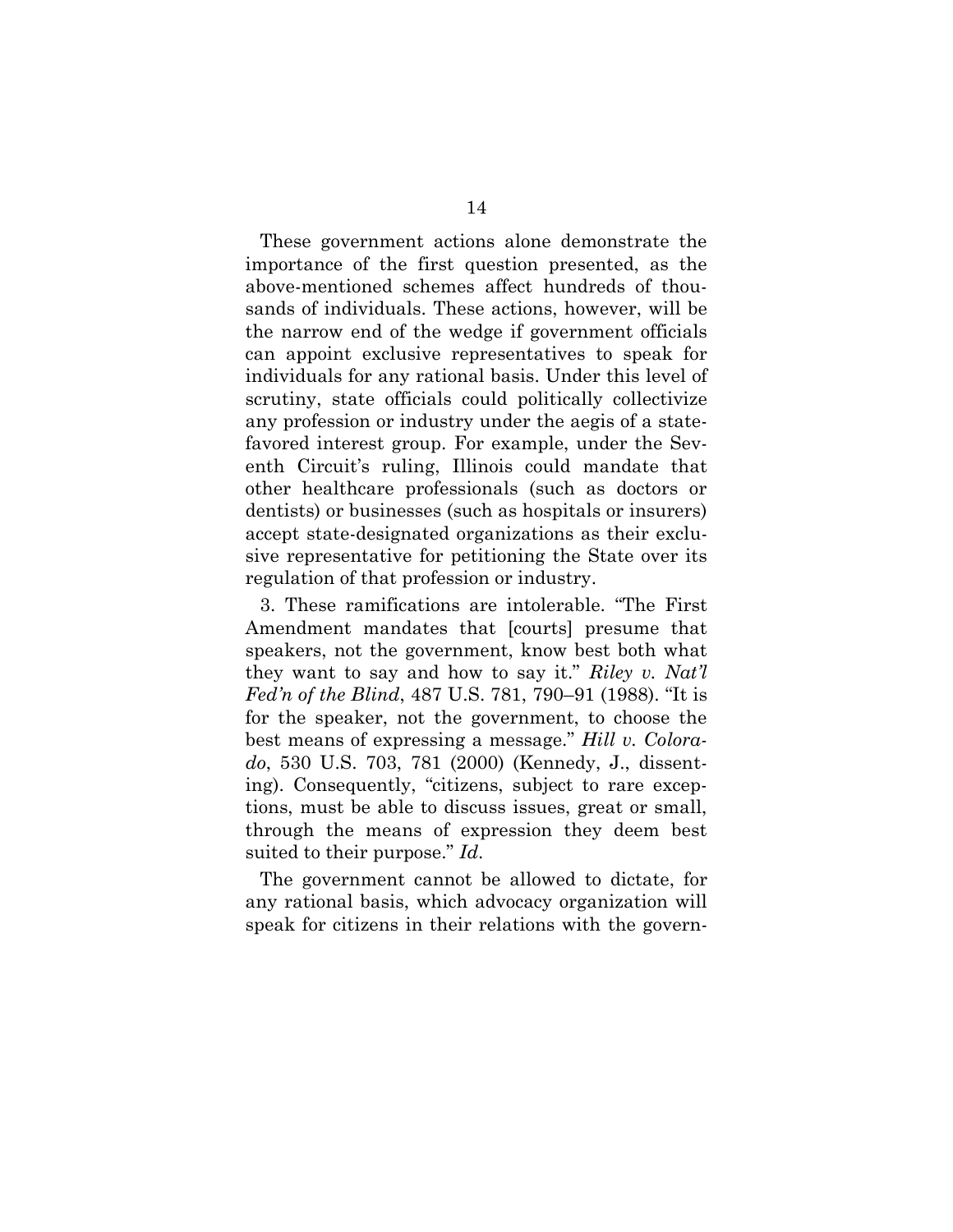ment. "[T]he government, even with the purest of motives, may not substitute its judgment as to how best to speak for that of speakers . . . ; free and robust debate cannot thrive if directed by the government." *Riley,* 487 U.S. at 791. Indeed, "[t]o permit one side of a debatable public question to have a monopoly in expressing its views to the government is the antithesis of constitutional guarantees." *City of Madison, Joint Sch. Dist. v. Wis. Emp't Relations Comm'n*, 429 U.S. 167, 175–76 (1976).

An unbounded government authority to appoint mandatory representatives to speak for citizens threatens not only individual liberties, but also the political process the First Amendment protects. These organizations will be government-created "factions:" similarly-situated individuals forced together into an association to pursue self-interested policy objectives (here, seeking higher Medicaid and CCAP payment rates). The problems caused by *voluntary* factions have been recognized since the nation's founding. *See The Federalist No. 10* (J. Madison). Far worse will be the problems caused by *mandatory*, government-created factions. An advocacy group that citizens are conscripted to accept, and that has special privileges in dealing with the government that no others enjoy, will have political influence far exceeding citizens' actual support for that group's agenda. Allowing the government to create such artificially powerful advocacy organizations will skew the "marketplace for the clash of different views and conflicting ideas" that the "Court has long viewed the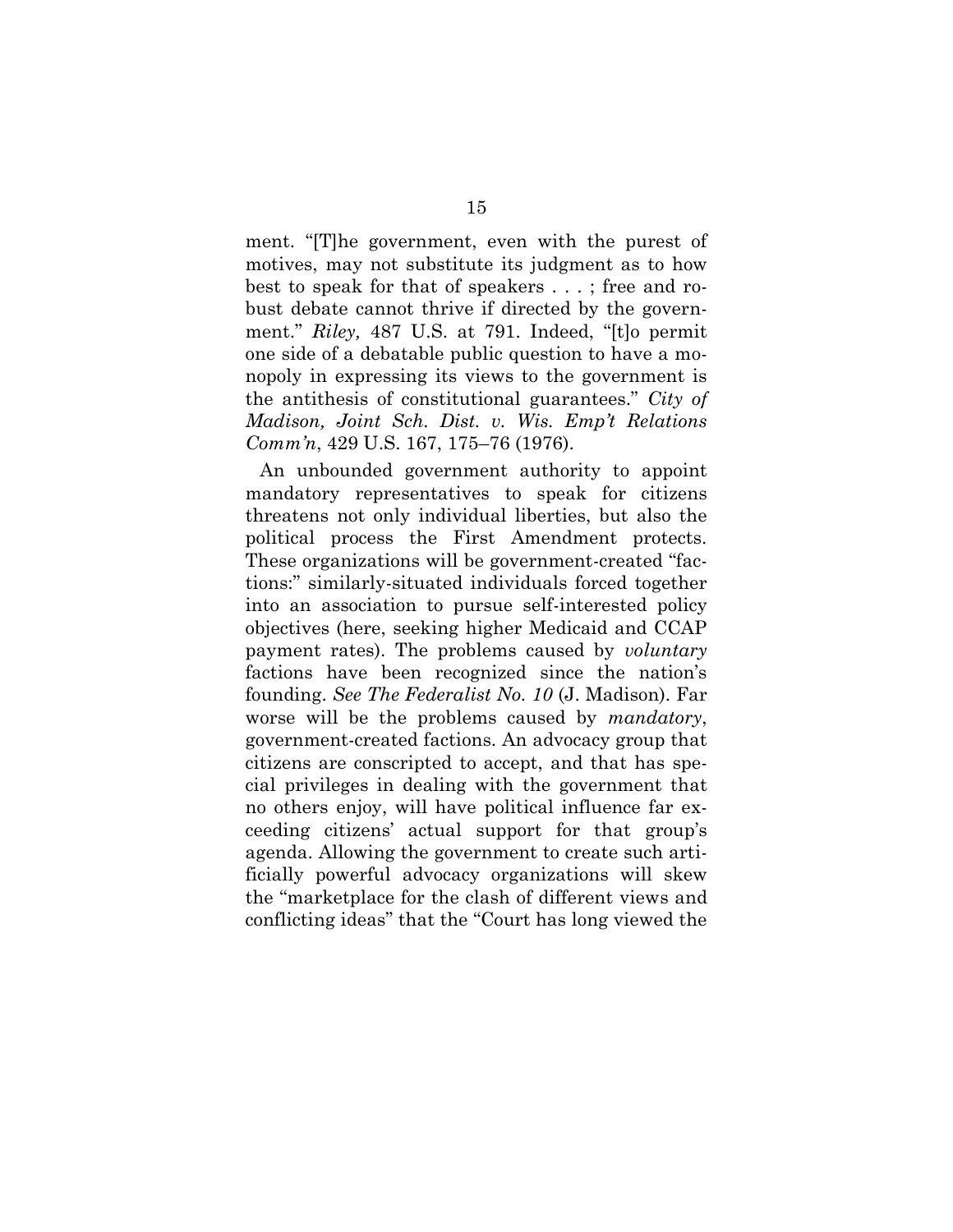First Amendment as protecting." *Citizens Against Rent Control*, 454 U.S. at 295.

It is for good reason that this Court is reluctant to "'sanction a device where men and women in almost any profession or calling can be at least partially regimented behind causes which they oppose," or to "'practically give *carte blanche* to any legislature to put at least professional people into goose-stepping brigades.'" *Harris*, 134 S. Ct. at 2629 (quoting *Lathrop v. Donohue*, 367 U.S. 820, 884 (1961) (Douglas, J., dissenting)). "'Those brigades are not compatible with the First Amendment.'" *Id*.

The First and Seventh Circuits' opinions give government carte blanche to regiment citizens into mandatory advocacy groups. As a consequence, the opinion below cannot be allowed to stand. The Court should grant the writ and, as discussed below, hold that exclusive representation only is constitutional when it satisfies exacting scrutiny.

#### **B. The First and Seventh Circuits' Opinions Conflict with This Court's Holdings That Mandatory Associations Must Satisfy Exacting Constitutional Scrutiny.**

In *Knox*, this Court reiterated that mandatory associations are "exceedingly rare because . . . [they] are permissible only when they serve a 'compelling state interes[t] . . . that cannot be achieved through means significantly less restrictive of associational freedoms.'" 132 S. Ct. at 2289 (quoting *Roberts v. U.S. Jaycees*, 468 U.S. 609, 623 (1984)). The Court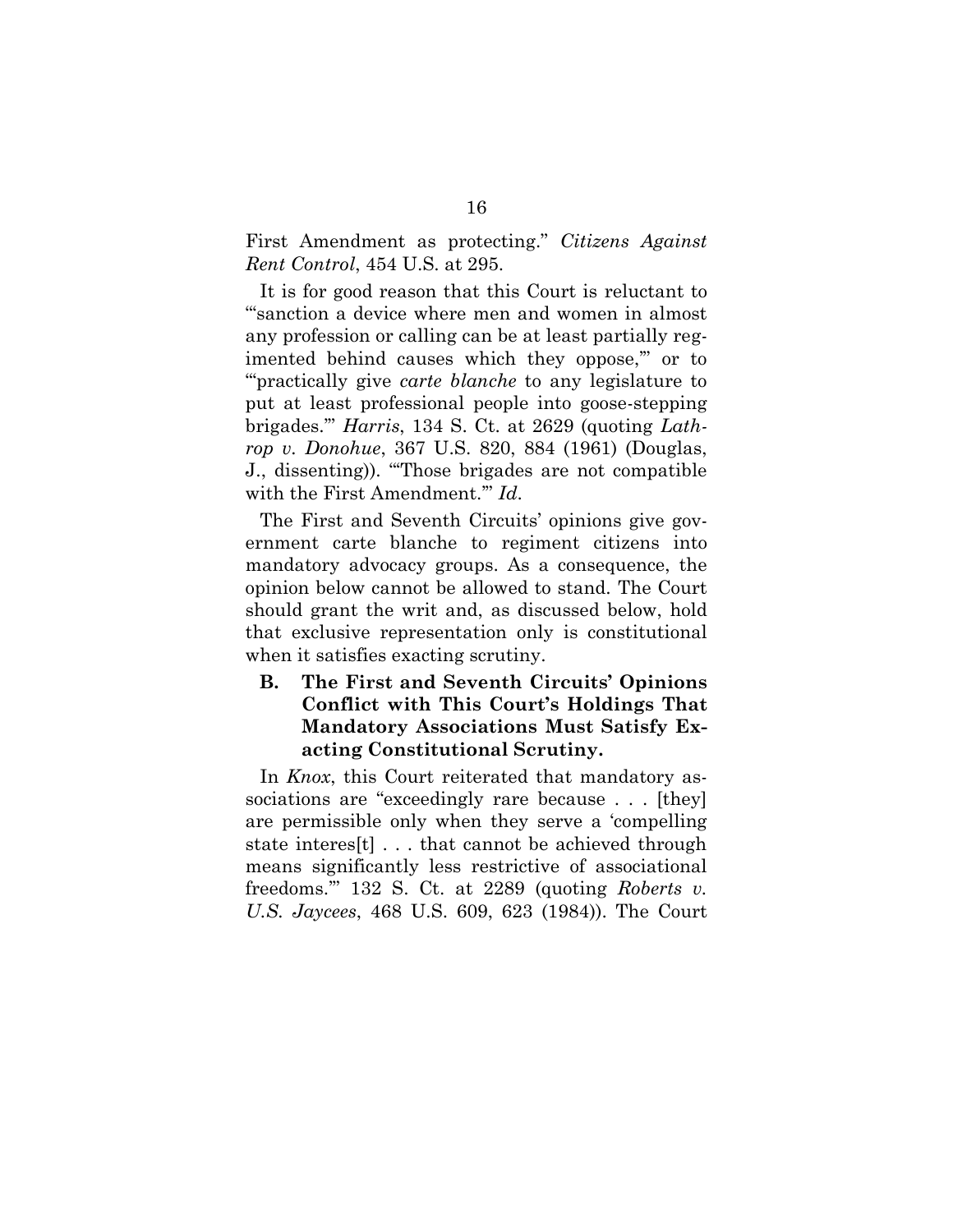has required, in a variety of contexts, that mandatory associations satisfy this level of constitutional scrutiny. *See Boy Scouts of Am. v. Dale*, 530 U.S. 640, 658–59 (2000); *O'Hare Truck Serv., Inc. v. City of Northlake*, 518 U.S. 712, 714–15 (1996); *Roberts*, 468 U.S. at 623; *Elrod v. Burns*, 427 U.S. 347, 362–63 (1976) (plurality opinion); *see also Roberts*, 468 U.S. at 623 (citing earlier cases).

The First and Seventh Circuits' decisions defy these precedents by allowing states to force individuals into an exclusive-representative relationship with an advocacy group for any rational basis. If there is any mandatory association that should have to pass constitutional muster, it is this one, as providers are being forced to accept a mandatory agent for lobbying the State over matters of public policy.

The same level of scrutiny should apply here as applies when the government compels individuals to associate with political organizations to receive public monies, which is exacting scrutiny, *see Elrod*, 427 U.S. at 362–63; *O'Hare Truck*, 518 U.S. at 714–15. Even when representing government employees, a "public sector union is indistinguishable from the traditional political party in this country." *Abood v. Detroit Bd. of Educ*., 431 U.S. 209, 256 (1977) (Powell, J. concurring in judgment). The two types of organizations share similar goals, for "[t]he ultimate objective of a union in the public sector, like that of a political party, is to influence public decisionmaking in accordance with the views and perceived interests of its membership." *Id.*; *accord id*. at 242–44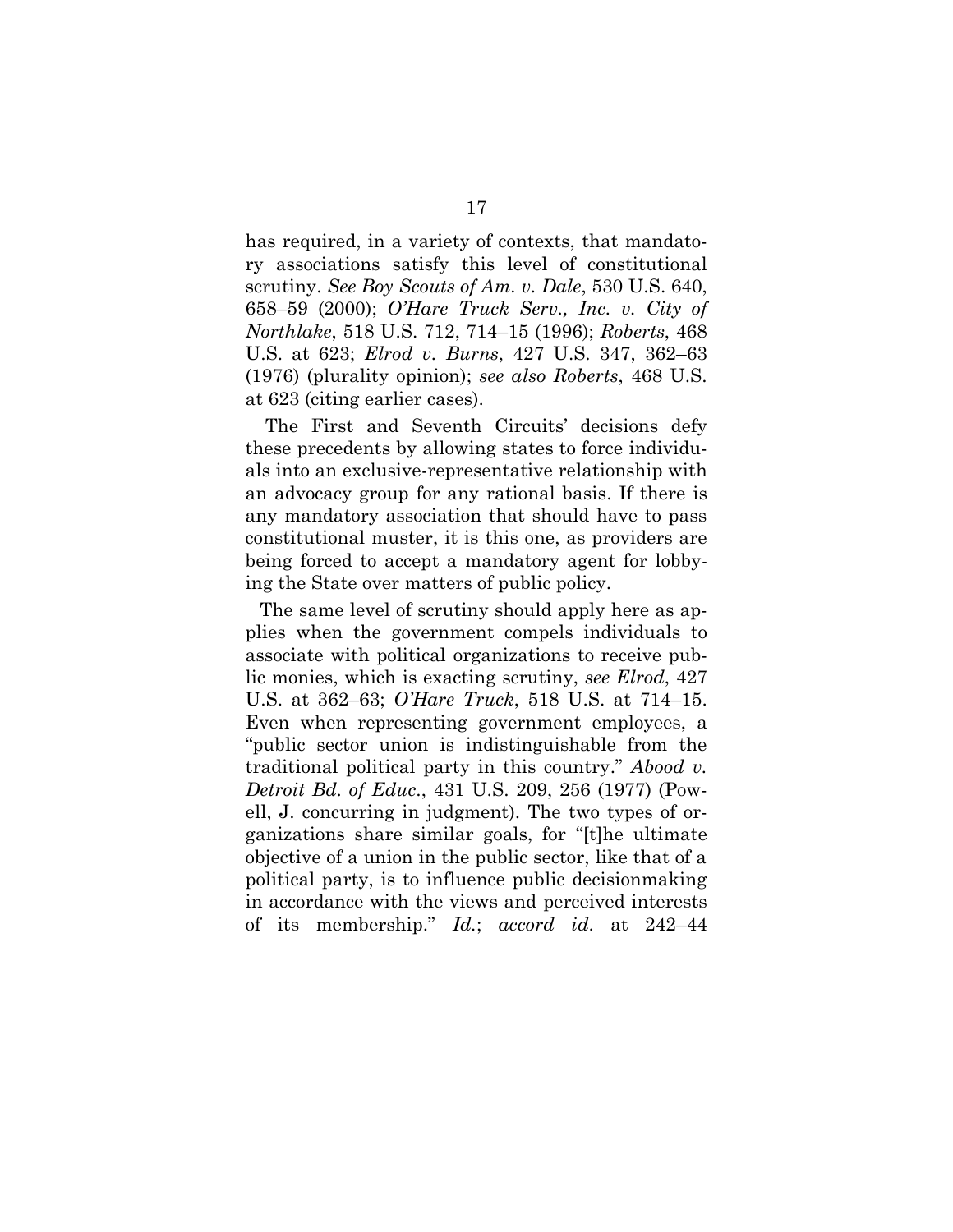(Rehnquist, J., concurring). The organizations also engage in similar expressive activities, for "[i]n the public sector, both collective-bargaining and political advocacy and lobbying are directed at the government," and concern policies that are "important political issues." *Harris*, 134 S. Ct. 2632–33.

An organization that represents individuals who are not public employees in their relations with the government is not just akin to a political organization: *it is* a political advocacy organization. *See supra*  pp. 9–10. SEIU's conduct as an exclusive representative proves the point. SEIU has not only met and spoken behind closed doors with Illinois policymakers concerning HSP and CCAP policies—a classic lobbying activity—but it also has "conducted public demonstrations and protests; conducted television, radio, and print advertising campaigns; and engaged in other forms of political advocacy to influence state policymakers and the public to support [SEIU's] positions concerning HSP and CCAP policies and funding." Am. Compl. ¶¶ 61–62 (Pet.App.31). SEIU's "expressive activities concerning HSP and CCAP policies often address other public policies that SEIU[ ] supports, such as increasing taxes, raising the minimum wage, and making changes to immigration policy." *Id*. ¶ 66 (Pet.App.32). Even as a general matter, SEIU is viewed as, and characterizes itself as, a progressive advocacy group. *Id*. ¶ 67 (Pet.App.32). SEIU is a "political" organization in any meaningful sense of that word.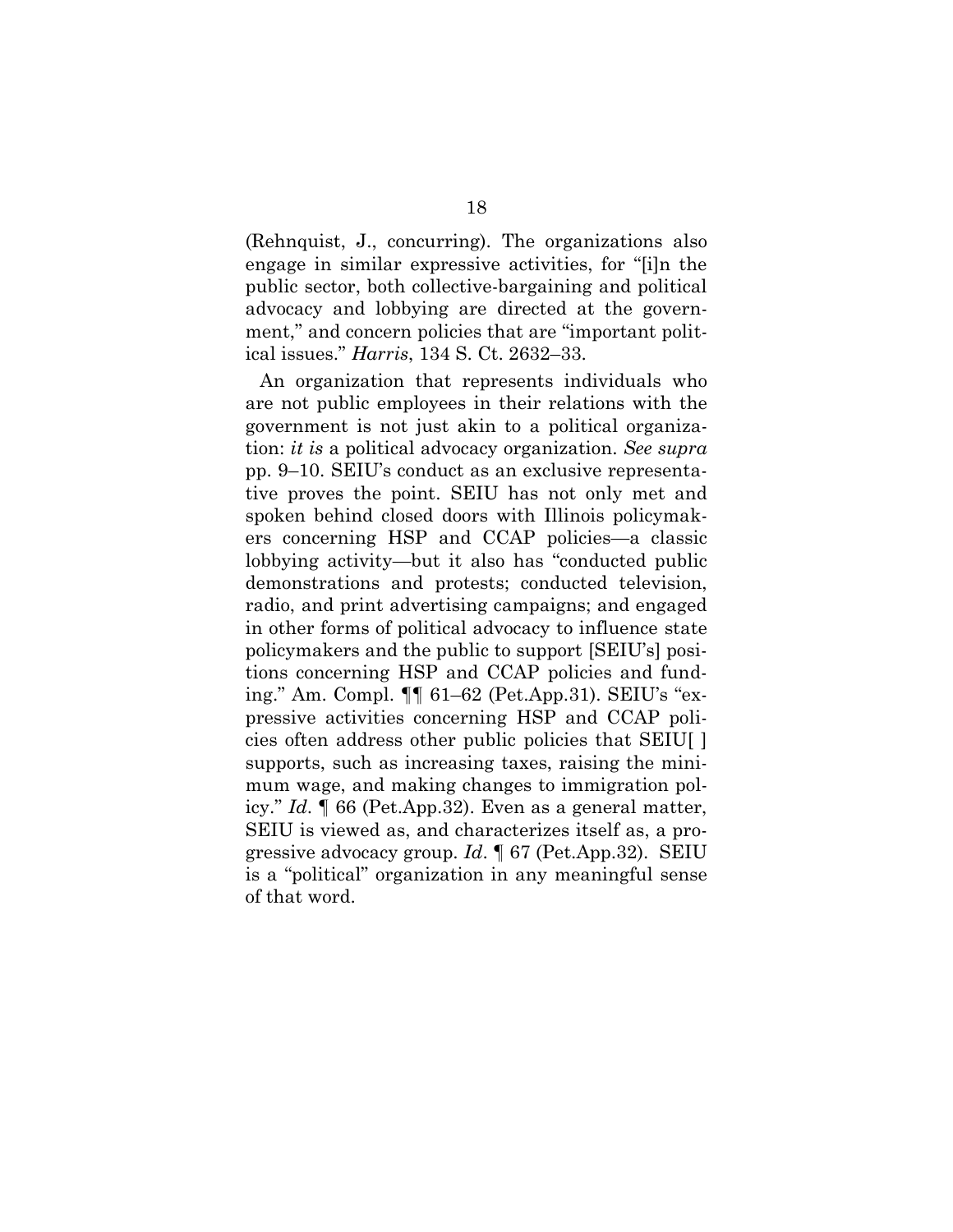A requirement that citizens accept SEIU's representation to receive HSP or CCAP payments for their services should be subject to the same constitutional scrutiny as would requiring citizens to accept any other political organization's representation to receive public monies. The Court should grant review to clearly establish that exclusive representation, like any other mandatory association, constitutionally is permissible only when it is the least restrictive means for achieving a compelling state interest.

**C. The Court Should Grant Certiorari to Clarify That** *Knight* **Does Not Exempt Exclusive Representation from First Amendment Scrutiny.** 

The First and Seventh Circuits failed to apply the proper level of scrutiny primarily because they misconstrued *Knight* to hold that exclusive representation is not a mandatory association subject to heightened scrutiny. Pet.App.4–5; *D'Agostino*, 812 F.3d at 244. The *Knight* Court made no such ruling, as that case "involve[d] no claim that anyone is being compelled to support [union] activities." 465 U.S. at 291 n.13. *Knight* only addressed an issue that is not present here: whether *excluding* employees from union bargaining sessions infringed on their ostensible constitutional right to participate in those sessions. *Id*. at 273.

This Court framed the issue before it as precisely that: "[t]he question presented . . . is whether this restriction on participation in the nonmandatory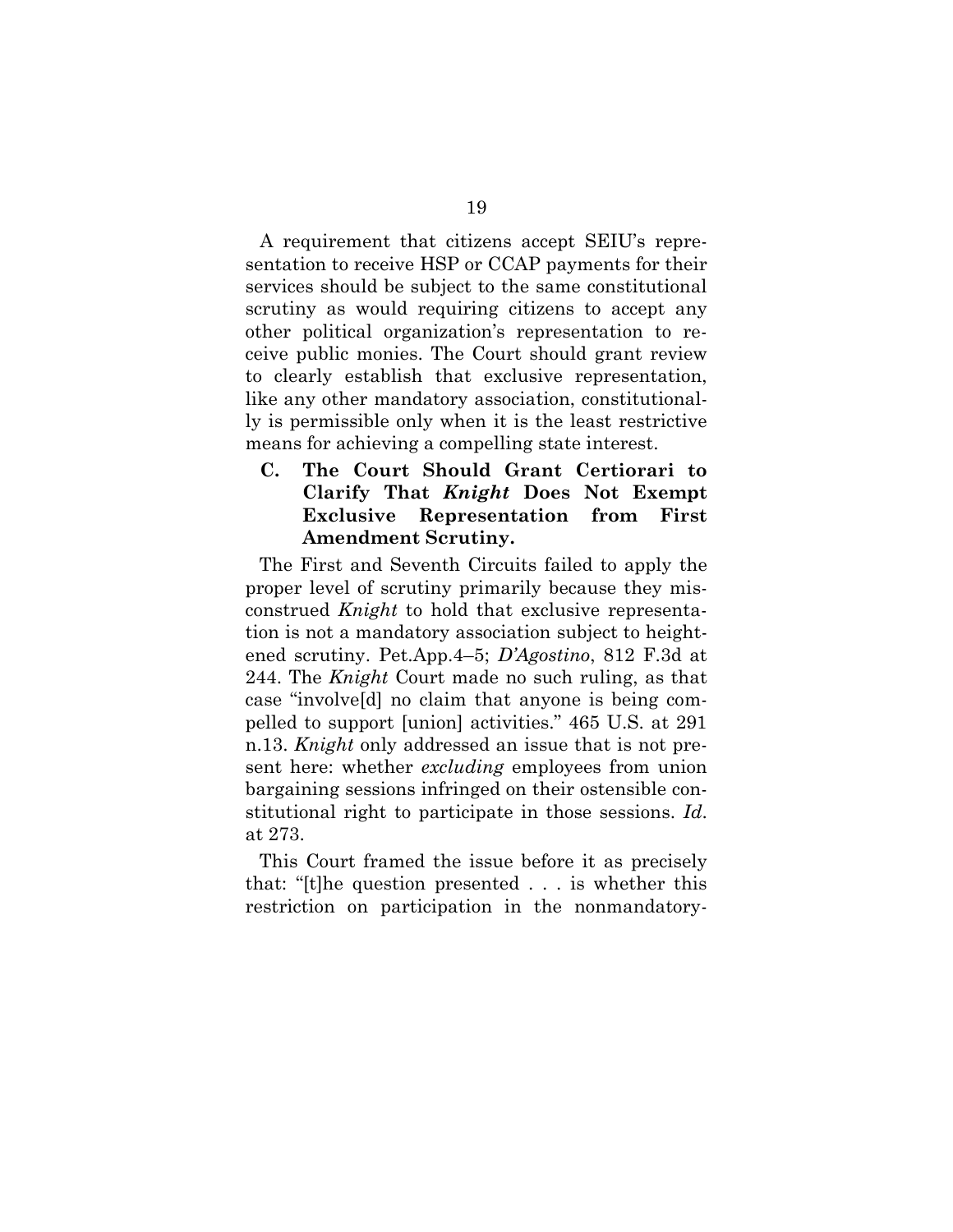subject exchange process violates the constitutional rights of professional employees." *Id*. The "appellees' principal claim is that they have a right to force officers of the state acting in an official policymaking capacity to listen to them in a particular formal setting." *Id*. at 282. This Court disagreed, finding that "[t]he Constitution does not grant to members of the public generally a right to be heard by public bodies making decisions of policy." *Id*. at 283.<sup>10</sup> The Court concluded that "[t]he District Court erred in holding that appellees had been unconstitutionally denied *an opportunity to participate* in their public employer's making of policy." *Id*. at 292 (emphasis added).

*Knight* has no bearing on this case because Petitioners do not allege that Illinois wrongfully excludes them from its meetings with SEIU. Nor do they assert a "constitutional right to force the government to listen to their views." *Id*. at 283. Rather, the providers here assert their constitutional right not to be forced to associate with an exclusive representative and its speech. Their claim that exclusive representation *compels* association is different from the alleged *restriction* on speech addressed in *Knight*.

l

<sup>10</sup> The associational argument *Knight* addressed likewise only concerned whether excluding employees from union bargaining sessions impinged on their associational rights by indirectly pressuring them to join the union. *Id*. at 288 (holding that "Appellees' speech and associational rights . . . have not been infringed by Minnesota's *restriction of participation* in 'meet and confer' sessions to the faculty's exclusive representative" (emphasis added)).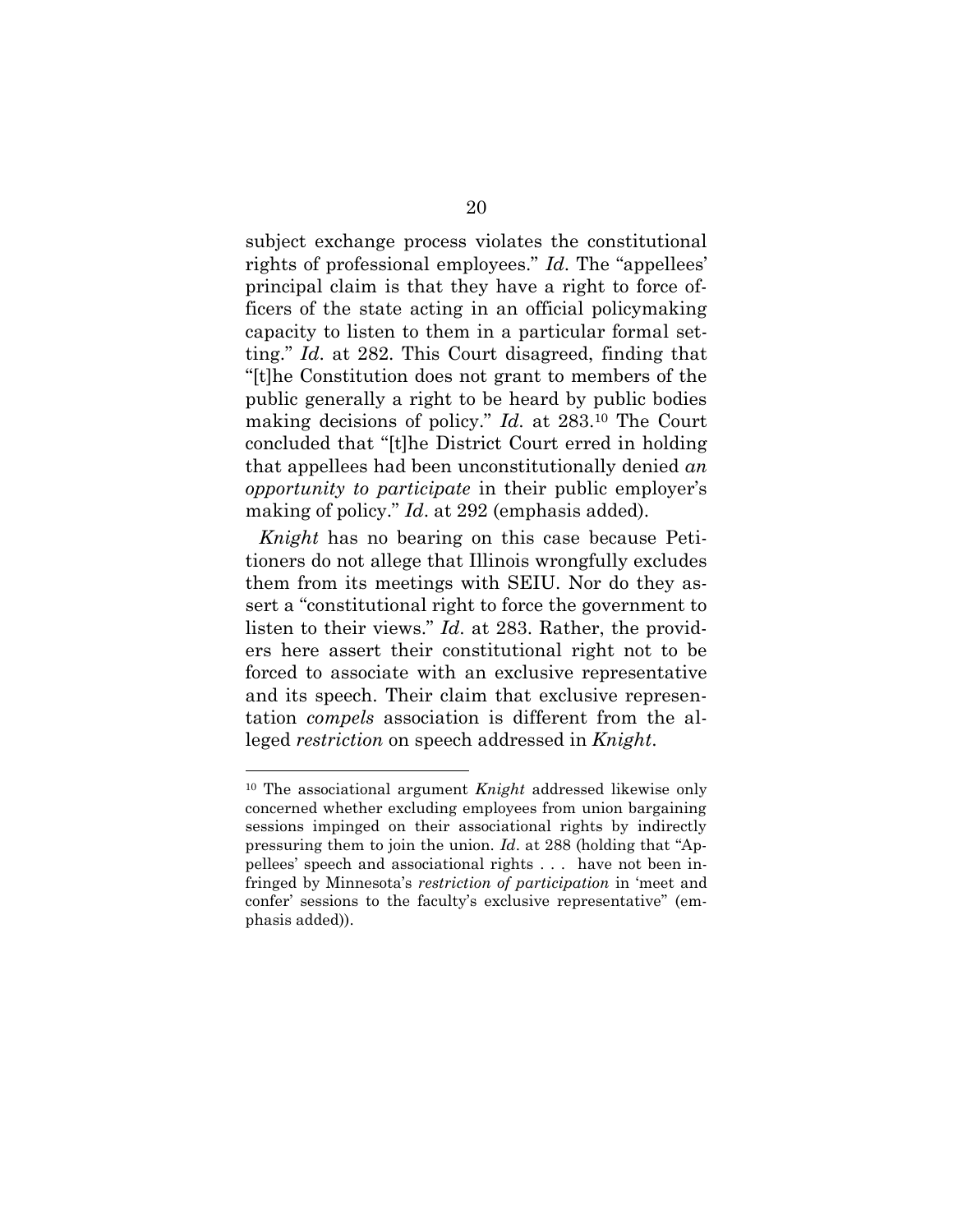*Knight*'s holding that government officials constitutionally are free to choose to whom they *listen* does not mean those officials are free to dictate who *speaks* for individuals in their relations with the government. *Knight* does not support the lower court's holding in this case.

More generally, it is inconceivable that this Court, when deciding in 1984 the narrow issue of whether a college can exclude faculty members from union bargaining sessions, intended to rule that the First Amendment does not bar states from forcing in-home healthcare and daycare providers to accept an exclusive representative. Such schemes did not even exist at that time. Yet, that is how broadly the First and Seventh Circuits have interpreted *Knight*.

*Knight* cannot bear the incredible weight the lower courts place upon it. The Court should grant certiorari to eliminate the lower courts' misapprehension of *Knight*, and establish that *Knight* does not exempt exclusive representation from First Amendment scrutiny.

#### **D. The First and Seventh Circuits' Opinions Are Inconsistent with This Court's and the Eleventh Circuit's Precedents Concerning Exclusive Representation.**

The First and Seventh Circuits not only misread *Knight*, but ignored this Court's precedents concerning exclusive representation of employees. The Court has long recognized that an exclusive representative's power to speak and contract for all employees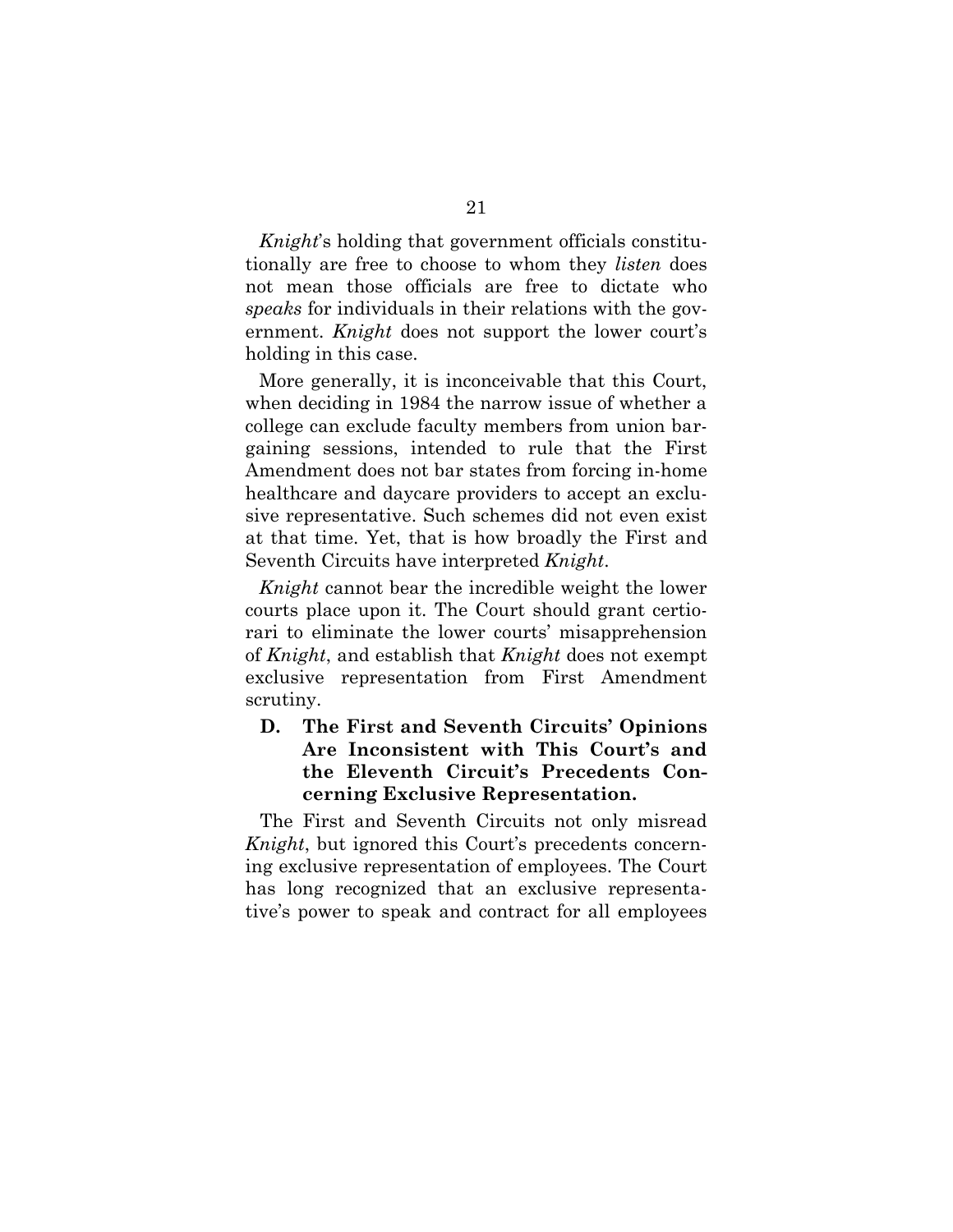in a bargaining unit, whether they approve or not, impinges on their individual liberties.

Exclusive representatives are often referred to as "exclusive bargaining *agents.*" *Harris*, 134 S. Ct. at 2640 (emphasis added). This is for good reason: "By its selection as bargaining representative, [a union] . . . become[s] the agent of all the employees, charged with the responsibility of representing their interests fairly and impartially." *Wallace Corp. v. NLRB*, 323 U.S. 248, 255 (1944). The Court has found this mandatory agency relationship analogous to that between trustee and beneficiary, and akin to "the relationship . . . between attorney and client." *ALPA v. O'Neill*, 499 U.S. 65, 74–75 (1991).

Unlike other agency relationships, however, "an individual employee lacks direct control over a union's actions." *Teamsters, Local 391 v. Terry*, 494 U.S. 558, 567 (1990). That is because exclusive representation "extinguishes the individual employee's power to order his own relations with his employer and creates a power vested in the chosen representative to act in the interests of all employees." *NLRB v. Allis-Chalmers Mfg. Co.*, 388 U.S. 175, 180 (1967). Those "powers [are] comparable to those possessed by a legislative body both to create and restrict the rights of those whom it represents." *Steele v. Louisville & Nashville Ry*., 323 U.S. 192, 202 (1944).

As a result, exclusive representatives can, and often do, pursue agendas and enter into agreements that the represented individuals oppose and that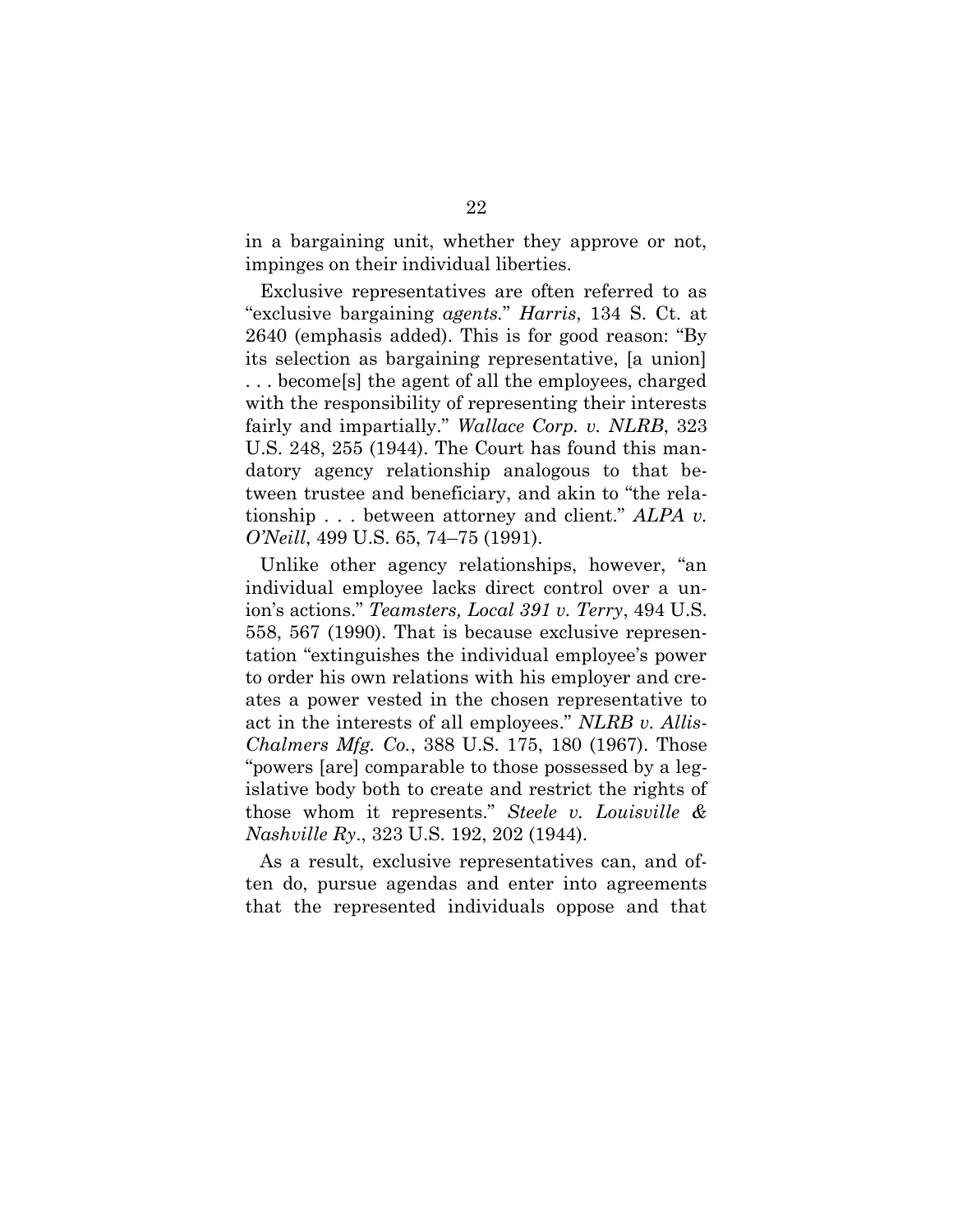harm their interests. *See Knox*, 132 S. Ct. at 2289; *Abood*, 431 U.S. at 222. A represented individual "may disagree with many of the union decisions but is bound by them." *Allis-Chalmers*, 388 U.S. at 180.

Specifically here, SEIU is empowered to speak, or "bargain[ ]," with the State on behalf of all providers, *see* 5 ILL. COMP. STAT. 315/6(c), irrespective of whether they approve of SEIU's advocacy. Many providers likely did not approve given that SEIU's advocacy concerned matters of public controversy, Am. Compl. ¶¶ 64–66 (Pet.App.32), and was often self-interested to boot, *id.* ¶¶ 52–53 (Pet.App.28). SEIU is also empowered to enter into binding contracts as the providers' proxy, irrespective of whether the providers approve of the contractual terms. *Id*. ¶ 51 (Pet.App.28). Many providers did not approve of prior contracts, which forced nonconsenting providers to pay compulsory fees to SEIU and attend recruitment meetings with SEIU organizers. *Id*. ¶¶ 52–53 (Pet.App.28).

Given an exclusive representative's power to speak and contract for individuals against their will, this Court has long recognized that exclusive representation restricts individual liberties. In *14 Penn Plaza LLC v. Pyett,* the Court held that exclusive representatives can waive unconsenting individuals' rights to bring discrimination claims in court because, among other reasons, "[i]t was Congress' verdict that the benefits of organized labor outweigh *the sacrifice of individual liberty that this system necessarily demands*." 556 U.S. 247, 271 (2009) (emphasis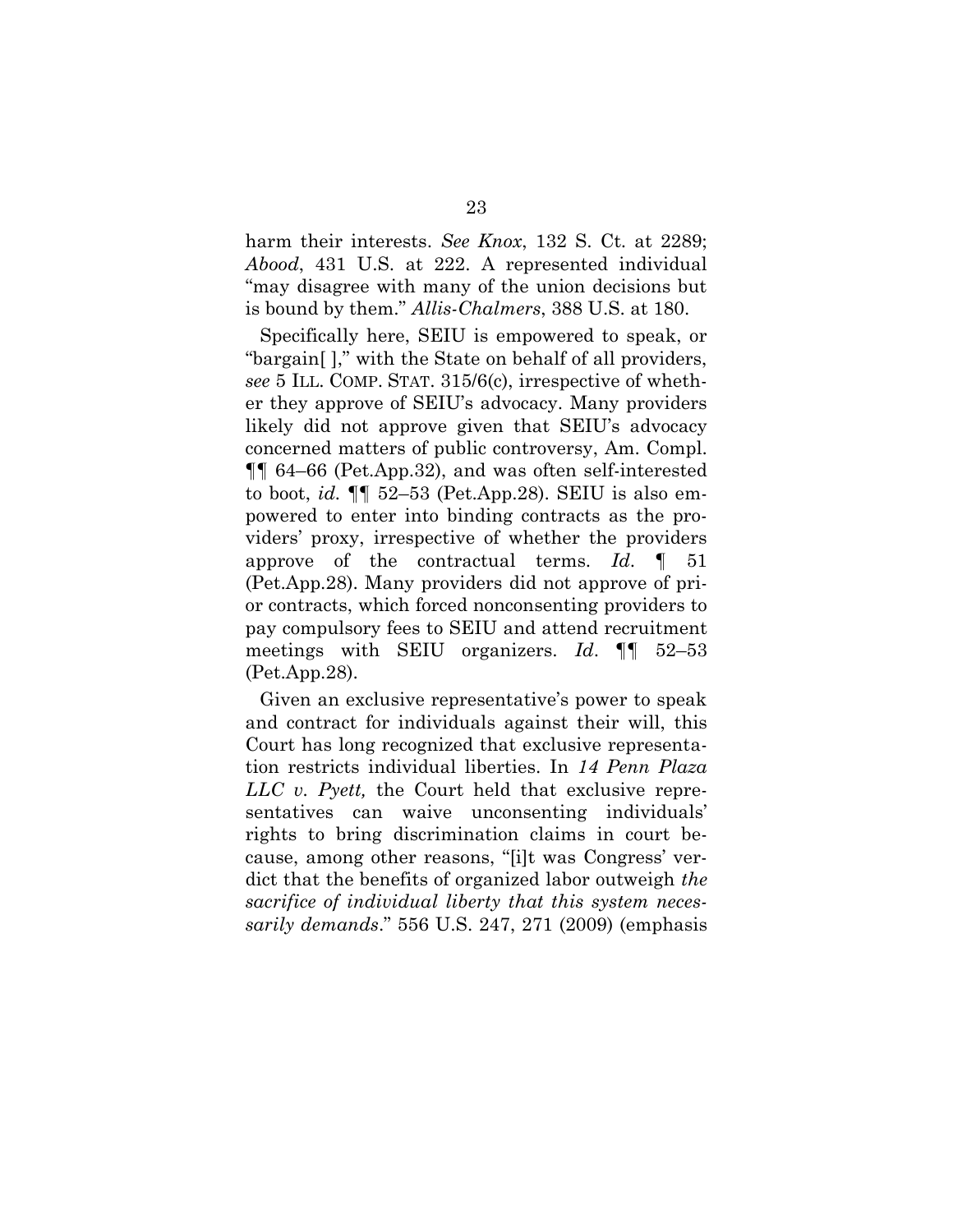added). In *Vaca v. Sipes*, the Court held that exclusive representatives owe a fiduciary duty to represented individuals based, in part, on the fact that "the congressional grant of power to a union to act as exclusive collective bargaining representative" results in a "corresponding reduction in the individual rights of the employees so represented." 386 U.S. 171, 182 (1967). And in *American Communications Ass'n v. Douds*, the Court held it constitutional to require union officials to pledge not to be communists because of the power that exclusive representation grants a union over employees. 339 U.S. 382, 401–02 (1950). The Court recognized that, under exclusive representation, "individual employees are required by law to sacrifice rights which, in some cases, are valuable to them," and "[t]he loss of individual rights for the greater benefit of the group results in a tremendous increase in the power of the representative of the group—the union." *Id*. at 401.

The Eleventh Circuit in *Mulhall v. Unite Here Local* 355 similarly recognized that exclusive representation impinges on associational rights. 618 F.3d 1279, 1286–87 (11th Cir. 2010). *Mulhall* addressed whether exclusive representation by a union (Unite) threatened an employee (Mulhall) with associational injury, even though he could not be required to join the union under Florida's Right to Work law. *Id*. The court held that "[i]f Unite is certified as the majority representative of . . . employees, Mulhall will have been thrust unwillingly into an agency relationship[.]" *Id*. at 1287. Thus, "regardless of whether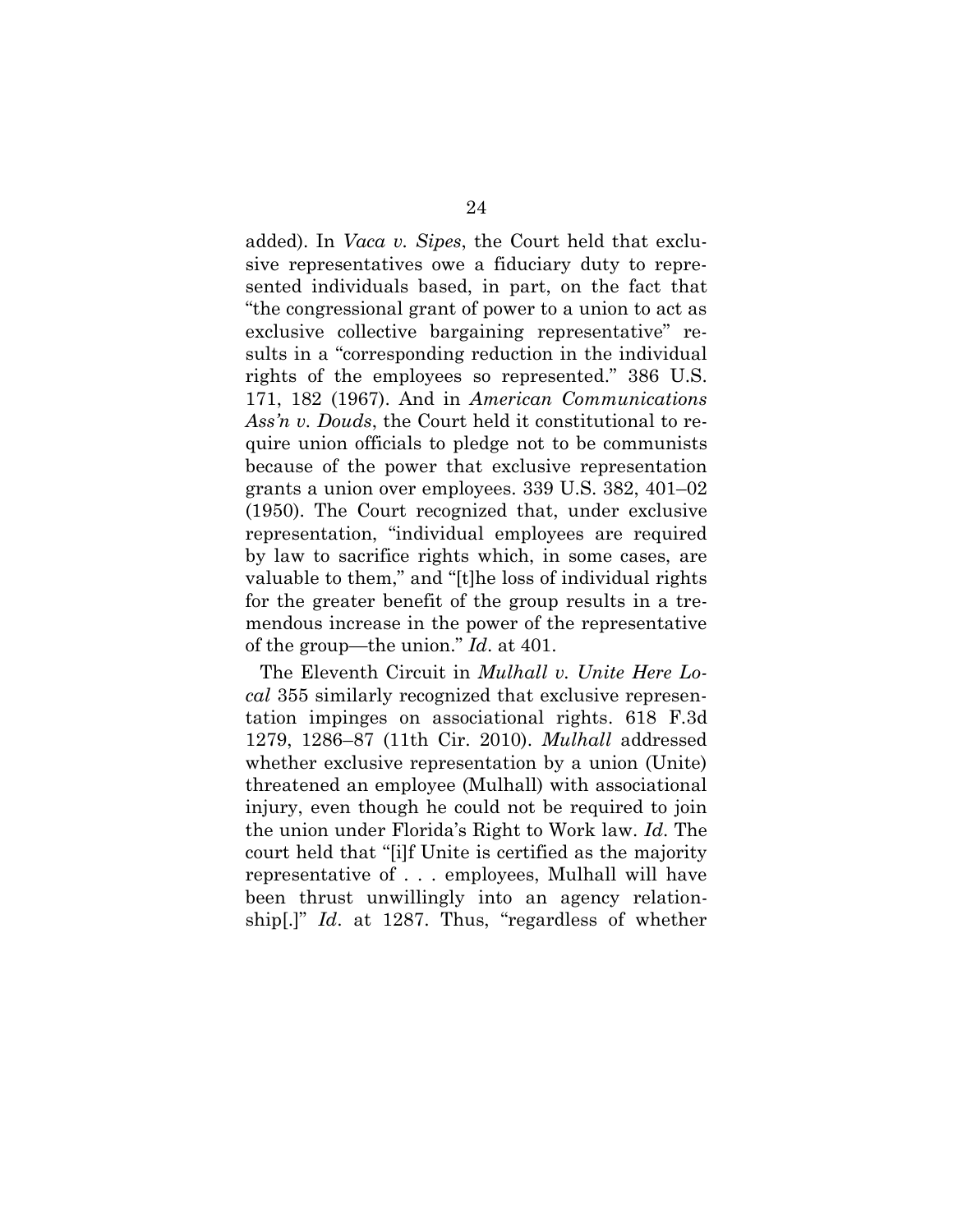Mulhall can avoid contributing financial support to or becoming a member of the union . . . [Unite's] status as his exclusive representative plainly affects his associational rights." *Id*. 11

The Seventh Circuit's conclusion that an exclusive representative is not a mandatory association cannot be squared with these precedents, or with the extraordinary authority these government-appointed agents possess. The court's conclusion is not even logical. It requires two pairs of contradictory premises to be true: that providers are represented by SEIU, but not associated with SEIU; and that SEIU speaks and contracts for providers, but providers are not associated with SEIU's speech and contracts. These propositions are incongruous, and equivalent to saying that a principal is not associated with his own agent or his agent's actions.

SEIU's authority to speak and contract for providers necessarily associates them with SEIU, its speech, and its contracts. Indeed, that is the point of the exclusive-representative designation: to establish

<sup>11</sup> *Mulhall* further found that, while exclusive representation "amounts to 'compulsory association,' . . . that compulsion 'has been sanctioned as a permissible burden on employees' free association rights,'... based on a legislative judgment that collective bargaining is crucial to labor peace." *Id*. (quoting *Acevedo– Delgado v. Rivera*, 292 F.3d 37, 42 (1st Cir. 2002)). This labor peace interest, however, does not justify unionizing nonemployee providers. *Harris*, 134 S. Ct. at 2640; pp. 26–28 *infra*.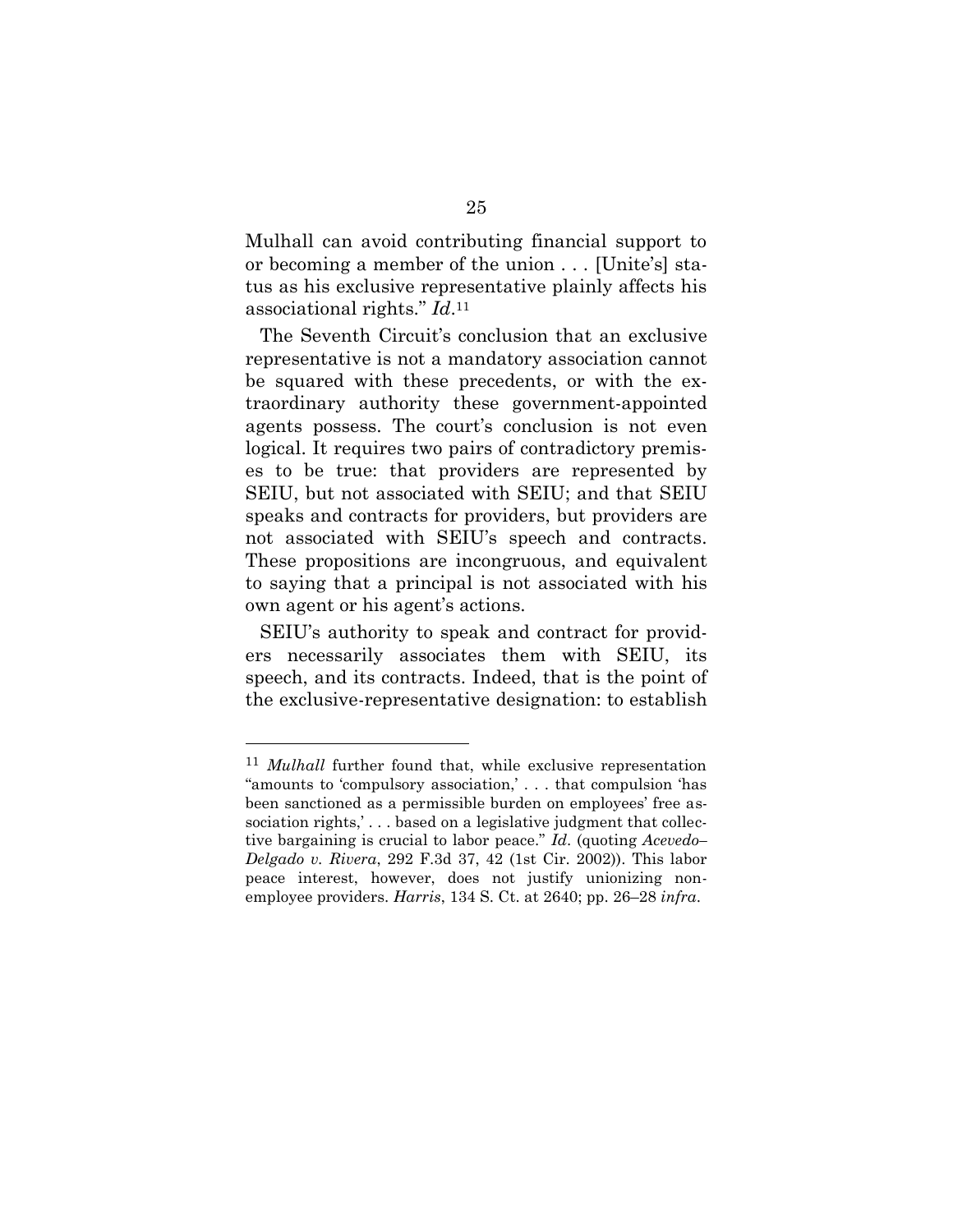that the union speaks and contracts for *all* individuals in a unit, and not just its members. *Cf.* S*zabo v. U.S. Marine Corp*., 819 F.2d 714, 720 (7th Cir. 1987) ("The purpose of exclusive representation is to enable the workers to speak with a single voice, that of the union."). An exclusive representative plainly is a mandatory expressive association. As such, it is subject to exacting constitutional scrutiny.

**II. Second Question: The Government Cannot Extend Exclusive Representation Beyond Public Employees Because, under** *Harris***, the Government's Interest in Workplace Labor Peace Does Not Extend That Far.** 

If the Court takes the first question to resolve whether exclusive representation is subject to exacting scrutiny, it should also take the second question to resolve whether Illinois's extension of exclusive representation to individuals who are not public employees survives that scrutiny. The Court should find that it does not because, under *Harris*, Illinois's labor peace does not extend that far. 134 S. Ct. at 2640.

In *Abood,* exclusive representation of public employees was deemed to be justified by a public employer's interest in "labor peace." 431 U.S. at 220–21, 224; *see Harris*, 134 S. Ct. at 2631. According to *Abood*, that is an interest in avoiding workplace disruptions that could be caused by conflicting and competing demands from multiple unions. 431 U.S. at 220–21, 224. *Abood* borrowed the interest from cases construing federal labor laws, *id*. at 220–21,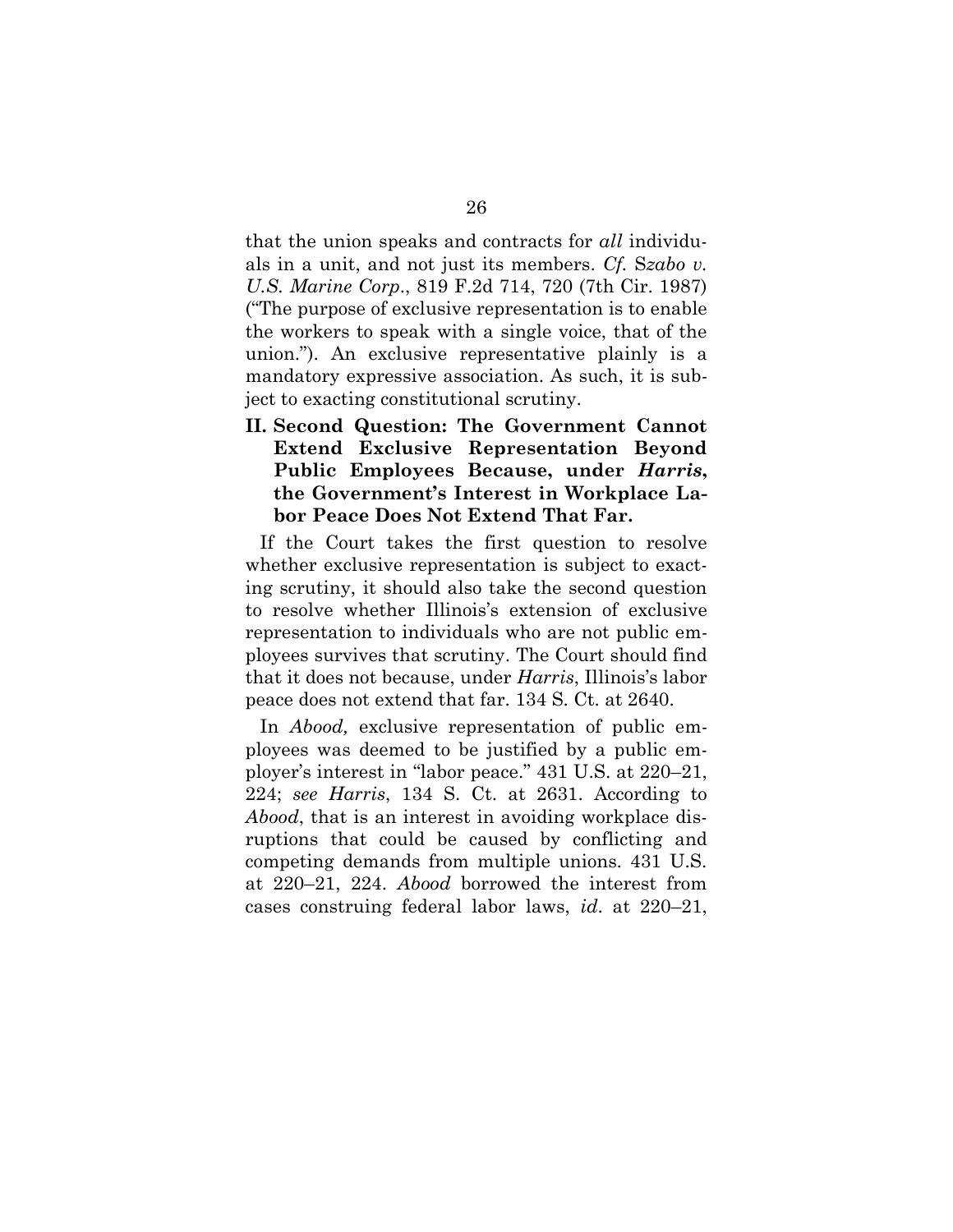and transferred it to the public sector without any analysis, *id*. at 224. That lack of analysis was criticized at the time. *Id*. at 259–61 (Powell, J., concurring in judgment); *accord id*. at 242–44 (Rehnquist, J., concurring). Justice Powell, for instance, remarked that he "would have thought that 'conflict' in ideas about the way in which government should operate was among the most fundamental values protected by the First Amendment." *Id*. at 261.

Whatever its merits in an employment relationship, the labor peace interest has no application outside of one. *Harris* "confine[d] *Abood*'s reach to fullfledged state employees." 134 S. Ct. at 2638. *Harris* similarly confined the reach of the labor peace interest, *id*. at 2641, on the basis that: (1) "any threat to labor peace is diminished because the personal assistants do not work together in a common state facility but instead spend all their time in private homes"; (2) "[f]ederal labor law reflects the fact that the organization of household workers like the personal assistants does not further the interest of labor peace"; (3) "the specter of conflicting demands by personal assistants is lessened" given SEIU's limited authorities; and (4) "State officials must deal on a daily basis with conflicting pleas for funding in many contexts." *Id*. The last point especially is salient. Neither Illinois nor any other state has any legitimate interest in using exclusive representation to quell conflicting demands from diverse associations of citizens, as such demands are the essence of the democratic pluralism the First Amendment protects.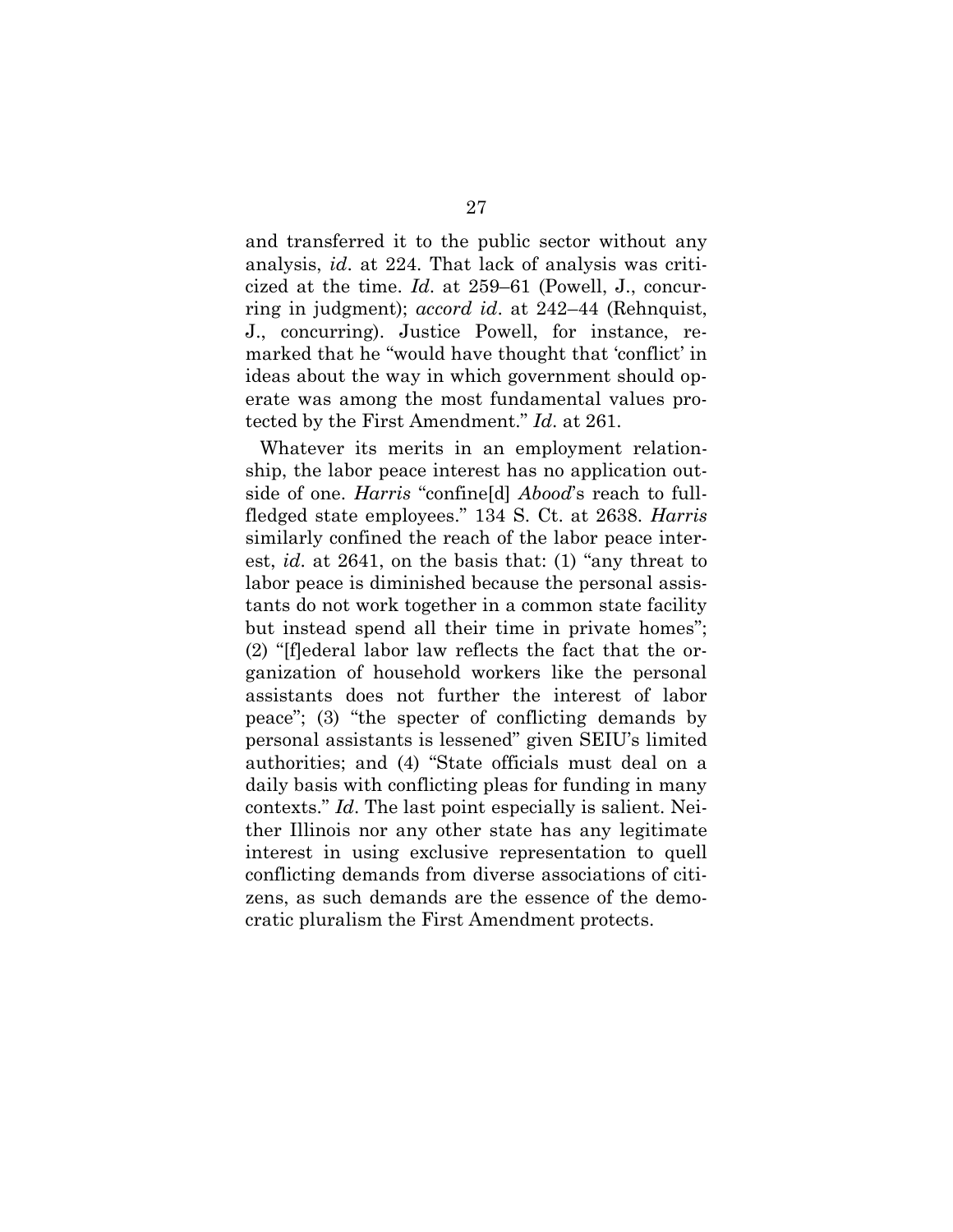Under *Harris*, no constitutionally sufficient state interest justifies imposing an exclusive representative on individuals who are not full-fledged public employees. <sup>12</sup> Consequently, it is unconstitutional for states to extend these regimes of mandatory representation beyond government workplaces.

It is important that the Court grant the writ to issue such a holding because, absent this limiting principle, states could force a host of professions into exclusive-representative relationships with advocacy groups. *See supra* pp. 11–14. Just as *Harris* confined compulsory fees to full-fledged public employees because otherwise "it would be hard to see just where to draw the line," 134 S. Ct. 2638, so too should exclusive representation be confined to such employees.

<sup>12</sup> The rational basis that the Seventh Circuit found for extending exclusive representation to providers, namely that it is a rational means to "hear[ ] the concerns of providers" and allows "efficient access to this information" (Pet.App.8), is insufficient to satisfy exacting scrutiny. It is not a compelling interest, as association cannot be compelled for the very purpose of generating speech. *United States v. United Foods*, 533 U.S. 405, 415 (2001). Exclusive representation is also not the least restrictive means to hear providers' concerns, as Illinois can solicit their views through a variety of voluntary means, such as by requesting providers' comments in rulemaking, holding public meetings, and conducting surveys. Illinois does not need to force providers to accept SEIU representation, against their will, to obtain policy recommendations from them.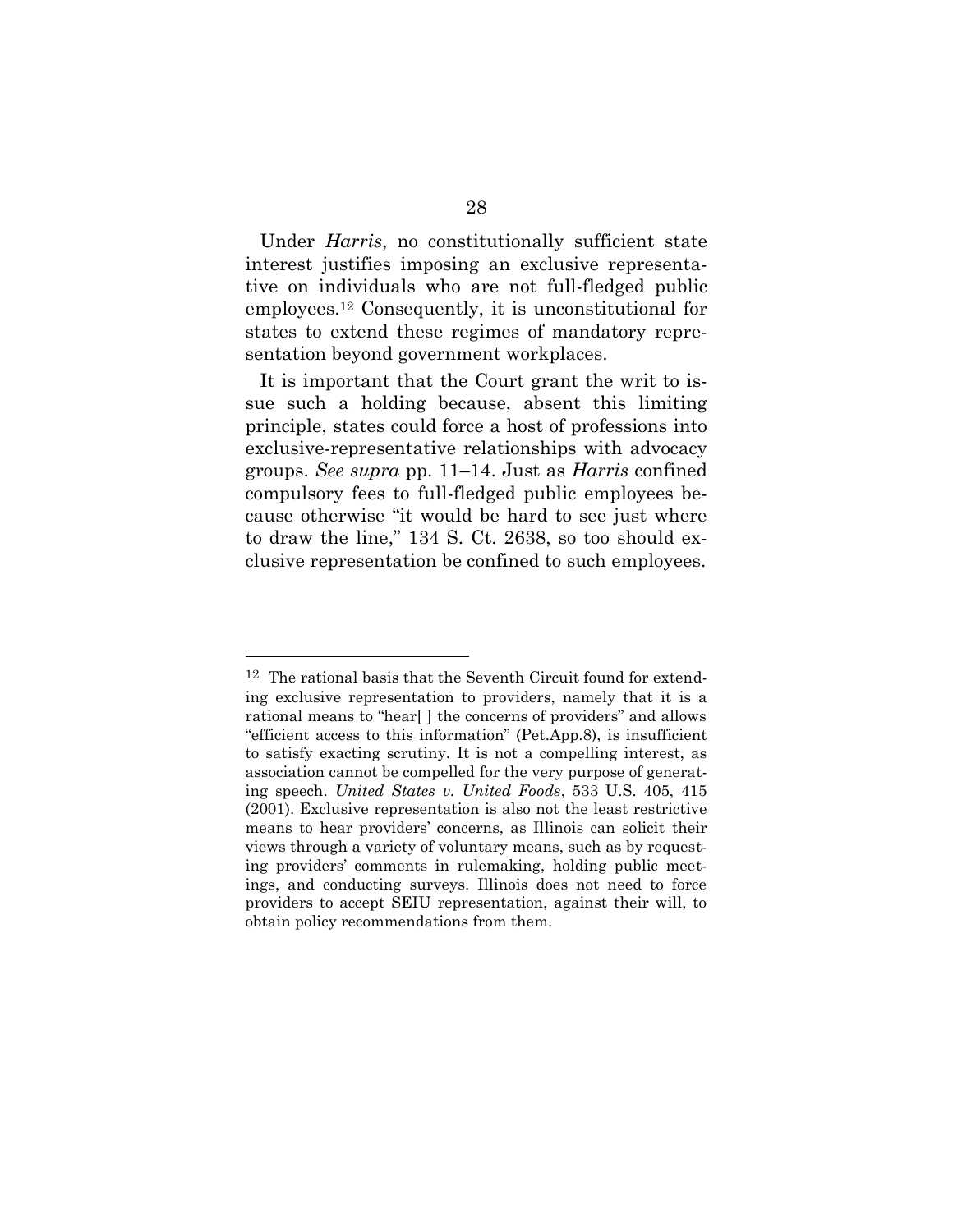### **III. The Court Should Resolve This Petition in the Same Term As** *Janus,* **or Hold It in Abeyance Pending** *Janus***.**

On June 6, 2017, an Illinois state employee filed a petition for a writ of certiorari that presents the question of whether "*Abood* [should] be overruled and public-sector agency fees arrangements declared unconstitutional under the First Amendment." Pet. (i), *Janus v. AFSCME, Council 31*, 16-\_\_\_ (U.S. June 6, 2017) ("*Janus* Pet."). Although "[a] union's status as exclusive bargaining agent and the right to collect an agency fee from non-members are not inextricably linked," in the sense that the former is not dependent on the latter, *Harris*, 134 S. Ct. at 2640, this petition and *Janus* nevertheless present overlapping issues.

This case and *Janus* involve the same statute—the IPLRA—and turn, in large part, on an exclusive representative's power and nature in the public sector. An exclusive representative's power to speak and contract for unconsenting individuals, and thus to engage in advocacy they may oppose, is why compelling those individuals to accept or subsidize an exclusive representative infringes on their First Amendment rights. *See supra* pp. 22–26; *Janus* Pet. 9–11. The political nature of bargaining with the government is why these infringements implicate core First Amendment concerns. *See Harris*, 134 S. Ct. at 2632–33. The extraordinary powers that come with being an exclusive representative also are a reason why agency fees fail constitutional scrutiny: the fees are unnecessary because these privileges more than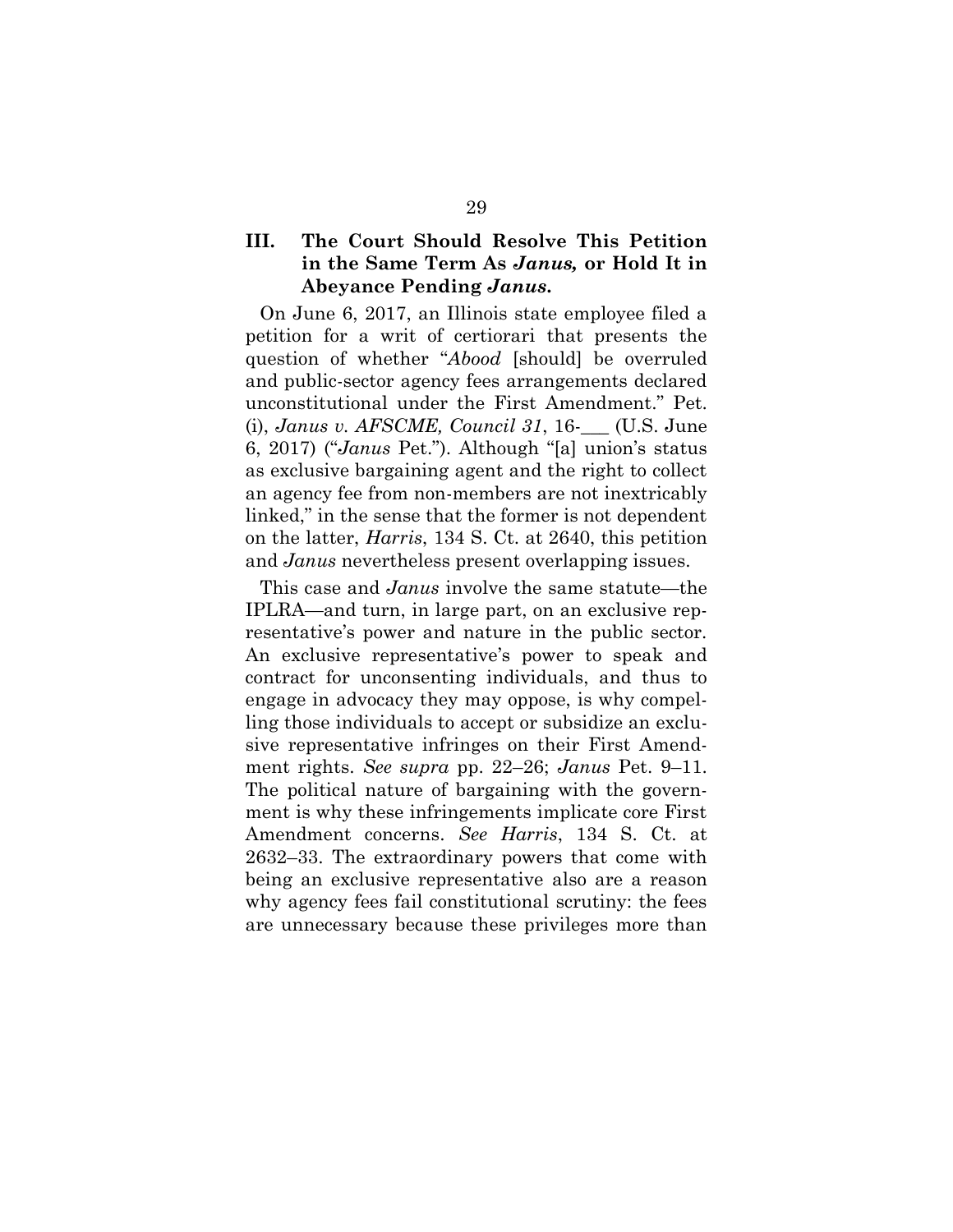adequately compensate unions that choose to accept that mantle. *See Janus* Pet. 22–25.

The answer to the first question in this case whether an exclusive representative is a mandatory association subject to exacting scrutiny—affects whether fees to support an exclusive representative are constitutional. If regimes of exclusive representation compel association, then forcing individuals to also subsidize those regimes exacerbates that First Amendment injury. *See Janus* Pet. 25–27. Alternatively, if an exclusive representative is not a mandatory association, then individuals cannot be forced to support it, for "compulsory subsidies for private speech . . . cannot be sustained" unless there exists "a comprehensive regulatory scheme involving a 'mandated association' among those who are required to pay the subsidy." *Knox*, 132 S. Ct. at 2289 (quoting *United States v. United Foods*, 533 U.S. 405 (2001)).

Given these common issues, this case and *Janus* should be decided in the same term. Doing so will allow the Court to issue consistent jurisprudence concerning if and when the government can compel individuals to either accept or subsidize an exclusive representative for dealing with the government.

Alternatively, this petition should be held pending *Janus.* If the Court grants review in *Janus*, its subsequent decision will likely reach issues that affect the resolution of the important questions presented in this case. The Court should thus determine, after deciding *Janus*, whether to take this case, or wheth